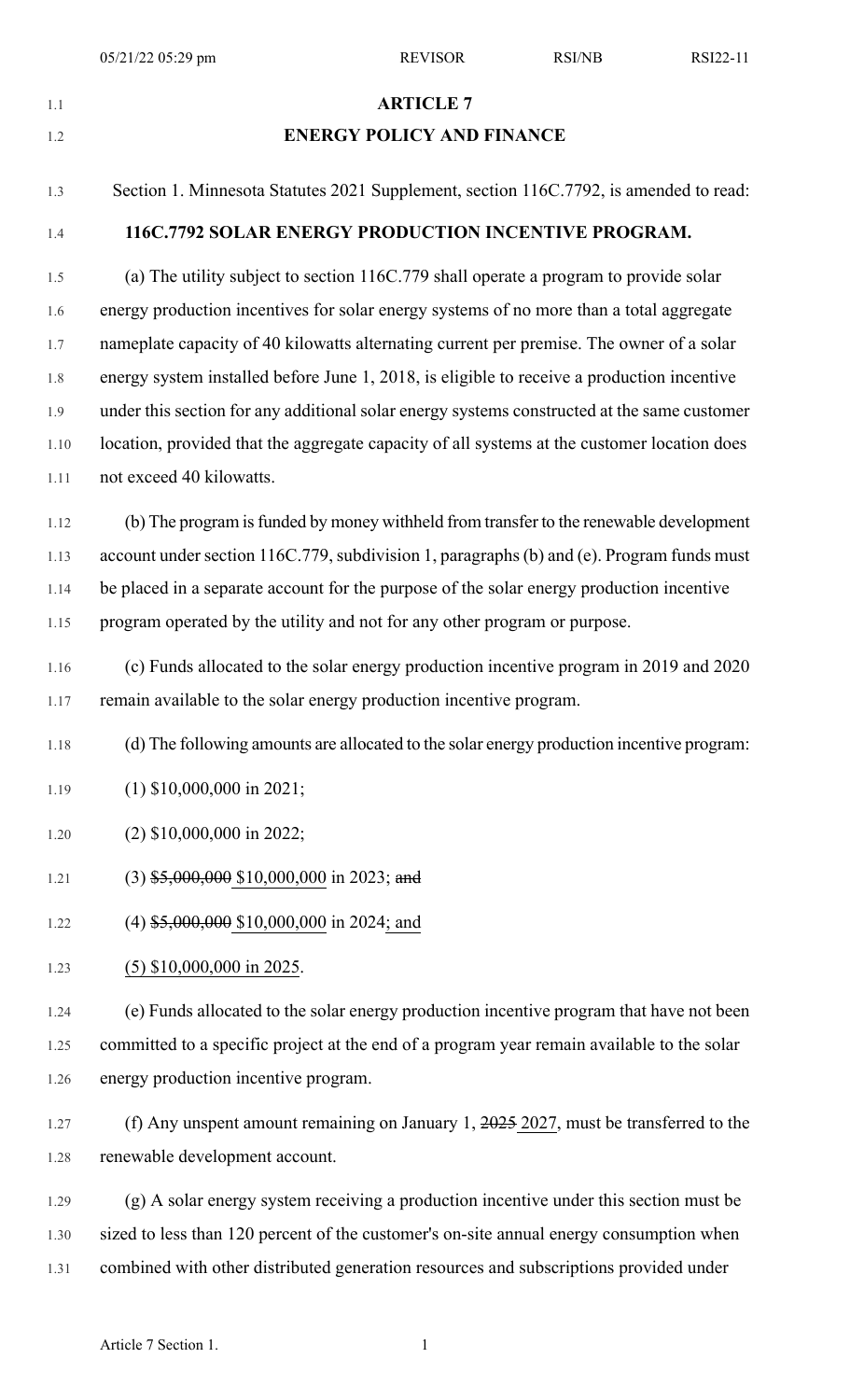| 2.1  | section 216B.1641 associated with the premise. The production incentive must be paid for         |
|------|--------------------------------------------------------------------------------------------------|
| 2.2  | ten years commencing with the commissioning of the system.                                       |
| 2.3  | (h) The utility must file a plan to operate the program with the commissioner of                 |
| 2.4  | commerce. The utility may not operate the program until it is approved by the commissioner.      |
| 2.5  | A change to the program to include projects up to a nameplate capacity of 40 kilowatts or        |
| 2.6  | less does not require the utility to file a plan with the commissioner. Any plan approved by     |
| 2.7  | the commissioner of commerce must not provide an increased incentive scale over prior            |
| 2.8  | years unless the commissioner demonstrates that changes in the market for solar energy           |
| 2.9  | facilities require an increase.                                                                  |
| 2.10 | <b>EFFECTIVE DATE.</b> This section is effective the day following final enactment.              |
| 2.11 | Sec. 2. [116C.7793] SOLAR ENERGY; CONTINGENCY ACCOUNT.                                           |
| 2.12 | Subdivision 1. Definitions. (a) For the purposes of this section, the following terms have       |
| 2.13 | the meanings given.                                                                              |
| 2.14 | (b) "Agency" means the Pollution Control Agency.                                                 |
| 2.15 | (c) "Area C" means the site located west of Mississippi River Boulevard in St. Paul that         |
| 2.16 | served as an industrial waste dump for the former Ford Twin Cities Assembly Plant.               |
| 2.17 | (d) "Commissioner" means the commissioner of commerce.                                           |
| 2.18 | (e) "Corrective action determination" means a decision by the agency regarding actions           |
| 2.19 | to be taken to remediate contaminated soil and groundwater at Area C.                            |
| 2.20 | (f) "Owner" means the owner of a solar energy generating system planned to be deployed           |
| 2.21 | at Area C.                                                                                       |
| 2.22 | (g) "Solar energy generating system" has the meaning given in section 216E.01,                   |
| 2.23 | subdivision 9a.                                                                                  |
| 2.24 | Subd. 2. Account established. The Area C contingency account is established as a                 |
| 2.25 | separate account in the special revenue fund in the state treasury. Transfers and appropriations |
| 2.26 | to the account, and any earnings or dividends accruing to assets in the account, must be         |
| 2.27 | credited to the account. The commissioner must serve as fiscal agent and must manage the         |
| 2.28 | account.                                                                                         |
| 2.29 | Subd. 3. Distribution of funds; conditions. Money from the account may be distributed            |
| 2.30 | by the commissioner to the owner of a solar energy generating system planned to be deployed      |

2.31 on Area C under the following conditions: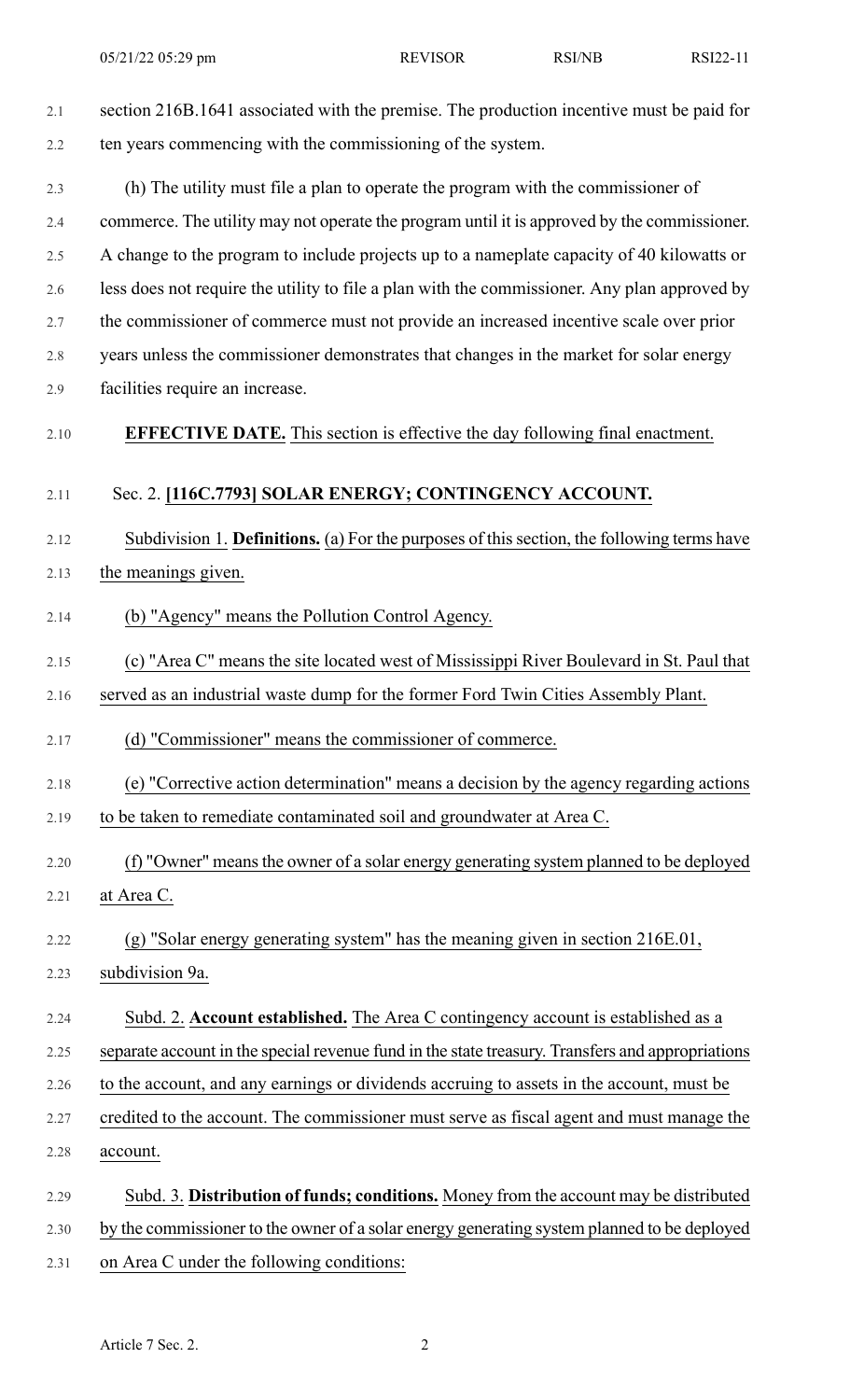| 3.1  | (1) the agency issues a corrective action determination after the owner has begun to           |
|------|------------------------------------------------------------------------------------------------|
| 3.2  | design or construct the project, and the commissioner determines that implementation of        |
| 3.3  | the corrective action results in a need for the project to be redesigned or construction to be |
| 3.4  | interrupted or altered; or                                                                     |
| 3.5  | (2) the agency issues a corrective action determination whose work plan results in the         |
| 3.6  | temporary cessation or the partial or complete removal of the solar energy generating system   |
| 3.7  | after the solar energy generating system has become operational.                               |
|      |                                                                                                |
| 3.8  | Subd. 4. Distribution of funds; process. (a) The owner may file a request for distribution     |
| 3.9  | of money from the commissioner if either condition in subdivision 3 occurs. The filing must    |
| 3.10 | describe (1) the nature of the impact of the agency's work plan that results in economic       |
| 3.11 | losses to the owner, and (2) a reasonable estimate of the amount of the economic losses.       |
| 3.12 | (b) The owner must provide the commissioner with information the commissioner                  |
| 3.13 | determines is necessary to assist in reviewing the filing required under this subdivision.     |
| 3.14 | (c) The commissioner must review the owner's filing within 60 days of submission and           |
| 3.15 | must approve a request the commissioner determines is reasonable.                              |
|      |                                                                                                |
| 3.16 | Subd. 5. Expenditures. Money distributed by the commissioner to the owner under this           |
| 3.17 | section may be used by the owner only to pay for:                                              |
| 3.18 | (1) removal, storage, and transportation costs incurred for equipment removed, and any         |
| 3.19 | costs to reinstall equipment;                                                                  |
| 3.20 | (2) costs of redesign or new equipment made necessary by the activities under the              |
| 3.21 | agency's work plan;                                                                            |
|      |                                                                                                |
| 3.22 | (3) lost revenues resulting from the inability of the solar energy generating system to        |
| 3.23 | generate sufficient electricity to fulfill the terms of the power purchase agreement between   |
| 3.24 | the owner and the purchaser of electricity generated by the solar energy generating system;    |
| 3.25 | (4) other damages incurred under the power purchase agreement resulting from the               |
| 3.26 | cessation of operations made necessary by the activities of the agency's work plan; and        |
| 3.27 | (5) the cost of energy required to replace the energy that would have been generated by        |
| 3.28 | the solar energy generating system and purchased under the power purchase agreement.           |
|      |                                                                                                |
| 3.29 | <b>EFFECTIVE DATE.</b> This section is effective the day following final enactment.            |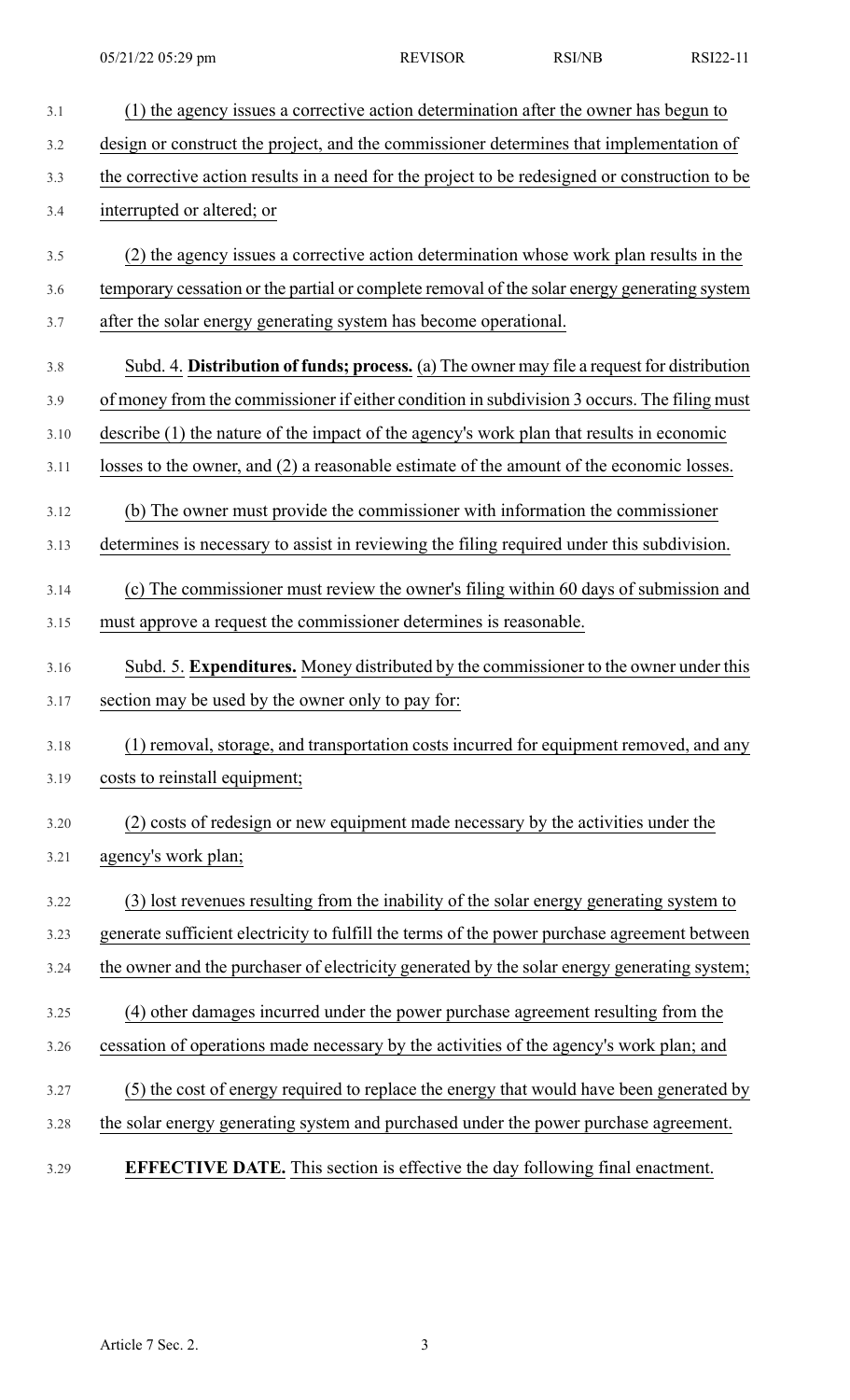4.1 Sec. 3. Minnesota Statutes 2020, section 116J.55, subdivision 1, is amended to read:

| 4.2  | Subdivision 1. Definitions. For the purposes of this section, "eligible community" means                             |
|------|----------------------------------------------------------------------------------------------------------------------|
| 4.3  | a county, municipality, or tribal government located in Minnesota in which an electric                               |
| 4.4  | generating plant owned by a public utility, as defined in section 216B.02, that is powered                           |
| 4.5  | by coal, nuclear energy, or natural gas:                                                                             |
| 4.6  | (1) is currently operating and (i) is scheduled to cease operations $\sigma$ , (ii) whose cessation                  |
| 4.7  | of operations has been proposed in an integrated resource plan filed with the commission                             |
| 4.8  | under section $216B.2422$ ; or (iii) whose current operating license expires within 15 years                         |
| 4.9  | of the effective date of this section; or                                                                            |
| 4.10 | (2) ceased operations or was removed from the local property tax base no earlier than                                |
| 4.11 | five years before the date an application is made for a grant under this section.                                    |
| 4.12 | Sec. 4. Minnesota Statutes 2020, section 116J.55, subdivision 5, is amended to read:                                 |
| 4.13 | Subd. 5. Grant awards; limitations. $(a)$ The commissioner must award grants under                                   |
| 4.14 | this section to eligible communities through a competitive grant process.                                            |
| 4.15 | $\left(\frac{b}{c}\right)$ (a) A grant awarded to an eligible community under this section must not exceed           |
| 4.16 | \$500,000 in any calendar year. The commissioner may accept grant applications on an                                 |
| 4.17 | ongoing or rolling basis.                                                                                            |
| 4.18 | $\left(\frac{1}{\epsilon}\right)$ (b) Grants funded with revenues from the renewable development account established |
| 4.19 | in section 116C.779 must be awarded to an eligible community located within the retail                               |
| 4.20 | electric service territory of the public utility that is subject to section 116C.779 or to an                        |
| 4.21 | eligible community in which an electric generating plant owned by that public utility is                             |
| 4.22 | located.                                                                                                             |
| 4.23 | Sec. 5. Minnesota Statutes 2020, section 216B.096, subdivision 11, is amended to read:                               |
| 4.24 | Subd. 11. Reporting. Annually on November 4 October 15, a utility must electronically                                |
| 4.25 | file with the commission a report, in a format specified by the commission, specifying the                           |
| 4.26 | number of utility heating service customers whose service is disconnected or remains                                 |
| 4.27 | disconnected for nonpayment as of September 15 and October 1 and October 15. If customers                            |
| 4.28 | remain disconnected on October $15 \overline{1}$ , a utility must file a report each week between                    |
| 4.29 | November 1 October 15 and the end of the cold weather period specifying:                                             |
| 4.30 | (1) the number of utility heating service customers that are or remain disconnected from                             |
| 4.31 | service for nonpayment; and                                                                                          |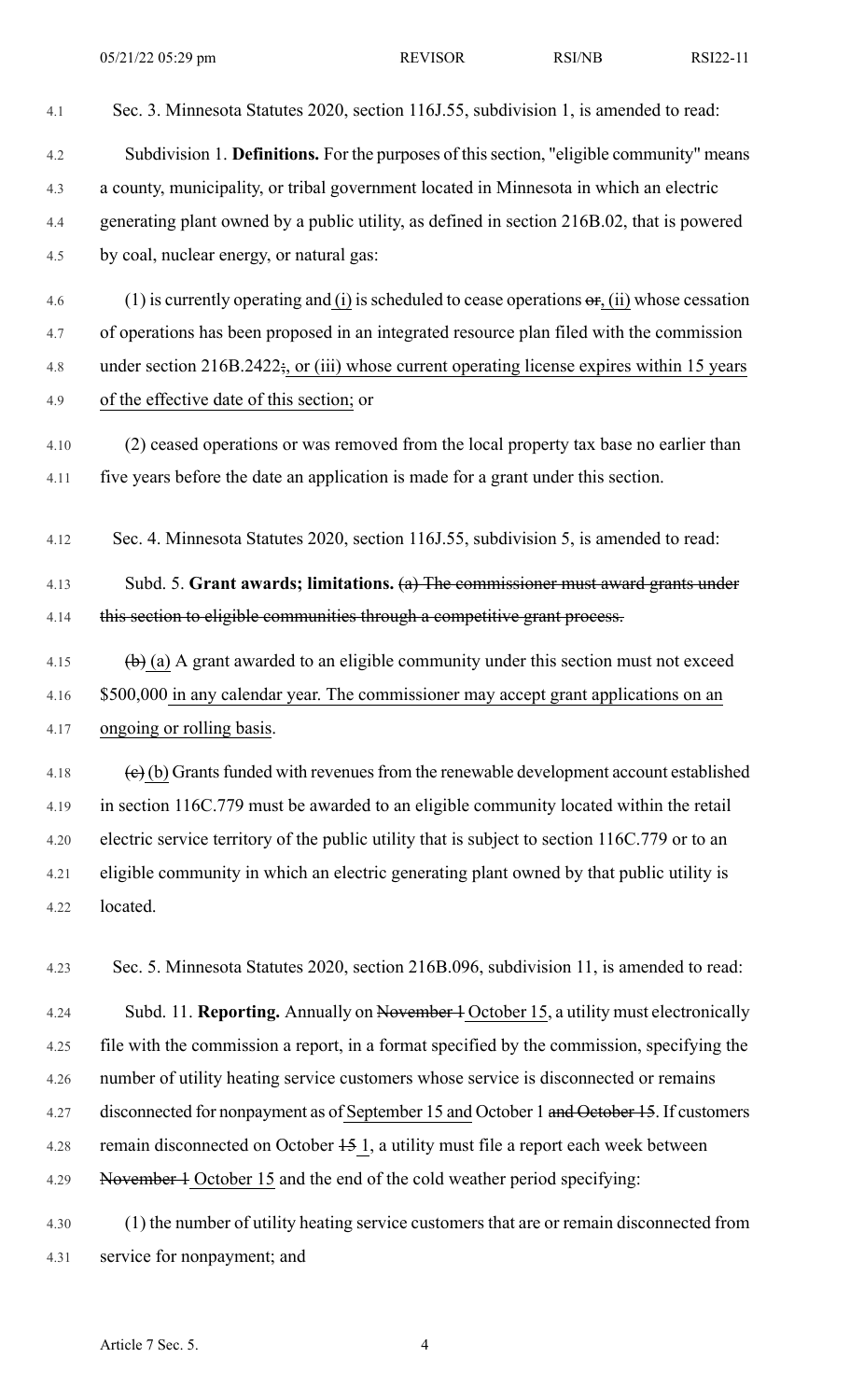| 5.1  | (2) the number of utility heating service customers that are reconnected to service each          |
|------|---------------------------------------------------------------------------------------------------|
| 5.2  | week. The utility may discontinue weekly reporting if the number of utility heating service       |
| 5.3  | customers that are or remain disconnected reaches zero before the end of the cold weather         |
| 5.4  | period.                                                                                           |
| 5.5  | The data reported under this subdivision are presumed to be accurate upon submission              |
| 5.6  | and must be made available through the commission's electronic filing system.                     |
| 5.7  | Sec. 6. [216B.491] DEFINITIONS.                                                                   |
| 5.8  | Subdivision 1. Scope. For the purposes of sections 216B.491 to 216B.499, the terms                |
| 5.9  | defined in this subdivision have the meanings given.                                              |
| 5.10 | Subd. 2. Ancillary agreement. "Ancillary agreement" means any bond, insurance policy,             |
| 5.11 | letter of credit, reserve account, surety bond, interest rate lock or swap arrangement, liquidity |
| 5.12 | or credit support arrangement, or other financial arrangement entered into in connection          |
| 5.13 | with extraordinary event bonds that is designed to promote the credit quality and                 |
| 5.14 | marketability of extraordinary event bonds or to mitigate the risk of an increase in interest     |
| 5.15 | rates.                                                                                            |
| 5.16 | Subd. 3. Assignee. "Assignee" means any person to which an interest in extraordinary              |
| 5.17 | event property is sold, assigned, transferred, or conveyed, other than as security, and any       |
| 5.18 | successor to or subsequent assignee of the person.                                                |
| 5.19 | Subd. 4. <b>Bondholder.</b> "Bondholder" means any holder or owner of extraordinary event         |
| 5.20 | bonds.                                                                                            |
| 5.21 | Subd. 5. Customer. "Customer" means a person who takes natural gas service from a                 |
| 5.22 | natural gas utility in Minnesota to consume the natural gas in Minnesota. Customer does           |
| 5.23 | not include a person who: (1) is a customer of a utility in Minnesota that serves fewer than      |
| 5.24 | 350,000 customers in Minnesota; and (2) does not purchase natural gas from a utility in           |
| 5.25 | Minnesota.                                                                                        |
| 5.26 | Subd. 6. Extraordinary event. (a) "Extraordinary event" means an event arising from               |
| 5.27 | unforeseen circumstances and of sufficient magnitude, as determined by the commission:            |
| 5.28 | (1) to impose significant costs on customers; and                                                 |
| 5.29 | (2) for which the issuance of extraordinary event bonds in response to the event meets            |
| 5.30 | the conditions of section 216B.492, subdivision 2, as determined by the commission.               |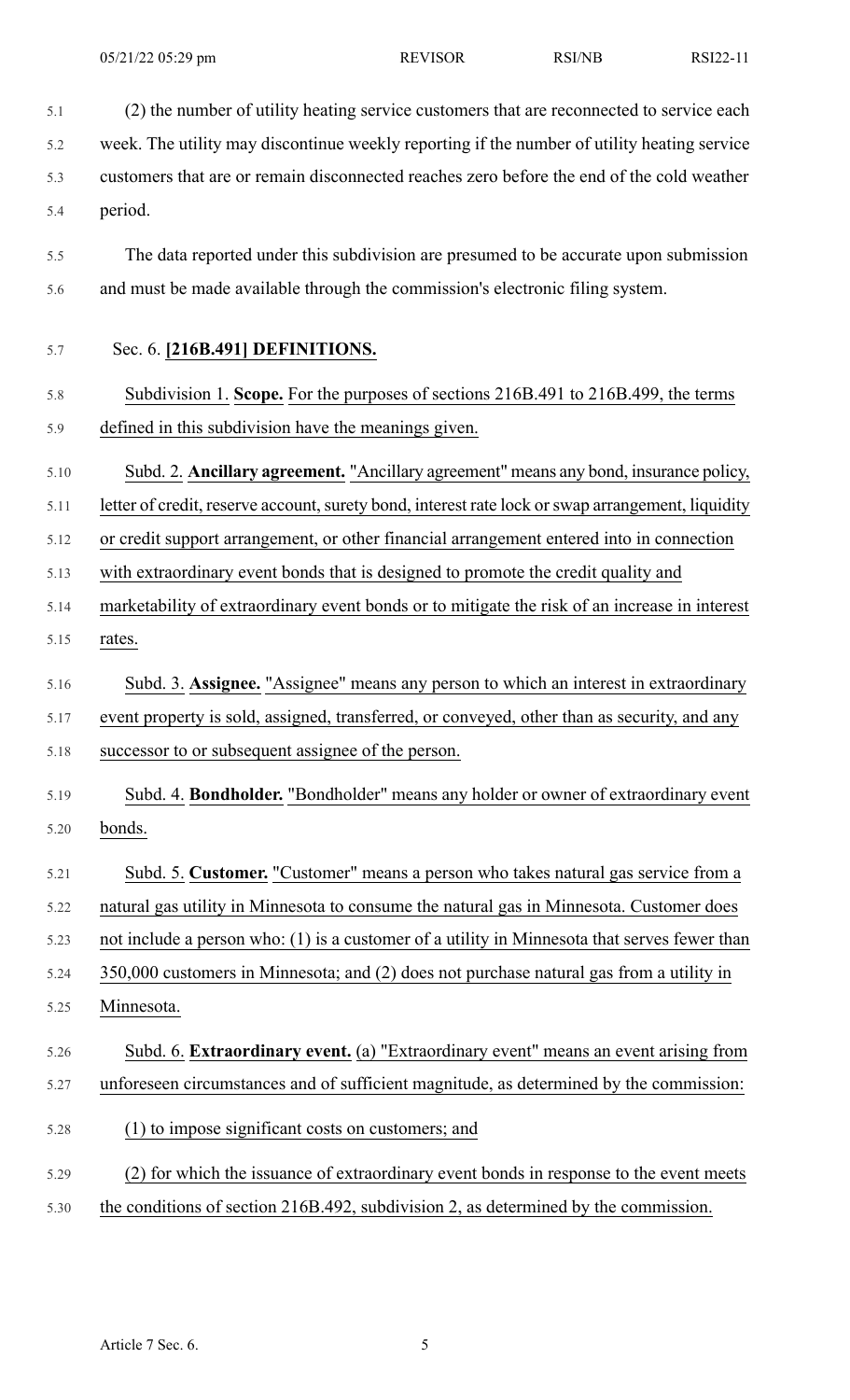6.1 (b) Extraordinary event includes but is not limited to a storm event or other natural 6.2 disaster, an act of God, war, terrorism, sabotage or vandalism, a cybersecurity attack, or a 6.3 temporary significant increase in the wholesale price of natural gas. 6.4 Subd. 7. **Extraordinary event activity.** "Extraordinary event activity" means an activity 6.5 undertaken by or on behalf of a utility to restore or maintain the utility's ability to provide 6.6 natural gas service following one or more extraordinary events, including but not limited  $6.7$  to (1) activities related to the mobilization, staging, construction, reconstruction, replacement, 6.8 or repair of natural gas transmission, distribution, storage, or general facilities, or (2) the 6.9 purchase, transportation, and storage of natural gas supplies. 6.10 Subd. 8. **Extraordinary event bonds.** "Extraordinary event bonds" means low-cost 6.11 corporate securities, including but not limited to senior secured bonds, debentures, notes, 6.12 certificates of participation, certificates of beneficial interest, certificates of ownership, or 6.13 other evidences of indebtedness or ownership that have a scheduled maturity of no longer 6.14 than 30 years and a final legal maturity date that is not later than 32 years from the issue 6.15 date, that are rated AA or Aa2 or better by a major independent credit rating agency at the 6.16 time of issuance, and that are issued by a utility or an assignee under a financing order. 6.17 Subd. 9. **Extraordinary event charge.** "Extraordinary event charge" means a 6.18 nonbypassable charge that: 6.19 (1) is imposed on all customer bills by a utility that is the subject of a financing order 6.20 or the utility's successors or assignees; 6.21 (2) is separate from the utility's base rates; and 6.22 (3) provides a source of revenue solely to repay, finance, or refinance financing costs 6.23 resulting from an extraordinary event. 6.24 Subd. 10. **Extraordinary event costs.** "Extraordinary event costs": 6.25 (1) means all incremental costs of extraordinary event activities that are approved by 6.26 the commission in a financing order issued under section 216B.492 as being: 6.27 (i) necessary to enable the utility to restore or maintain natural gas service to customers 6.28 after the utility experiences an extraordinary event; and 6.29 (ii) prudent and reasonable; 6.30 (2) includes costs to repurchase equity or retire any indebtedness relating to extraordinary

6.31 event activities;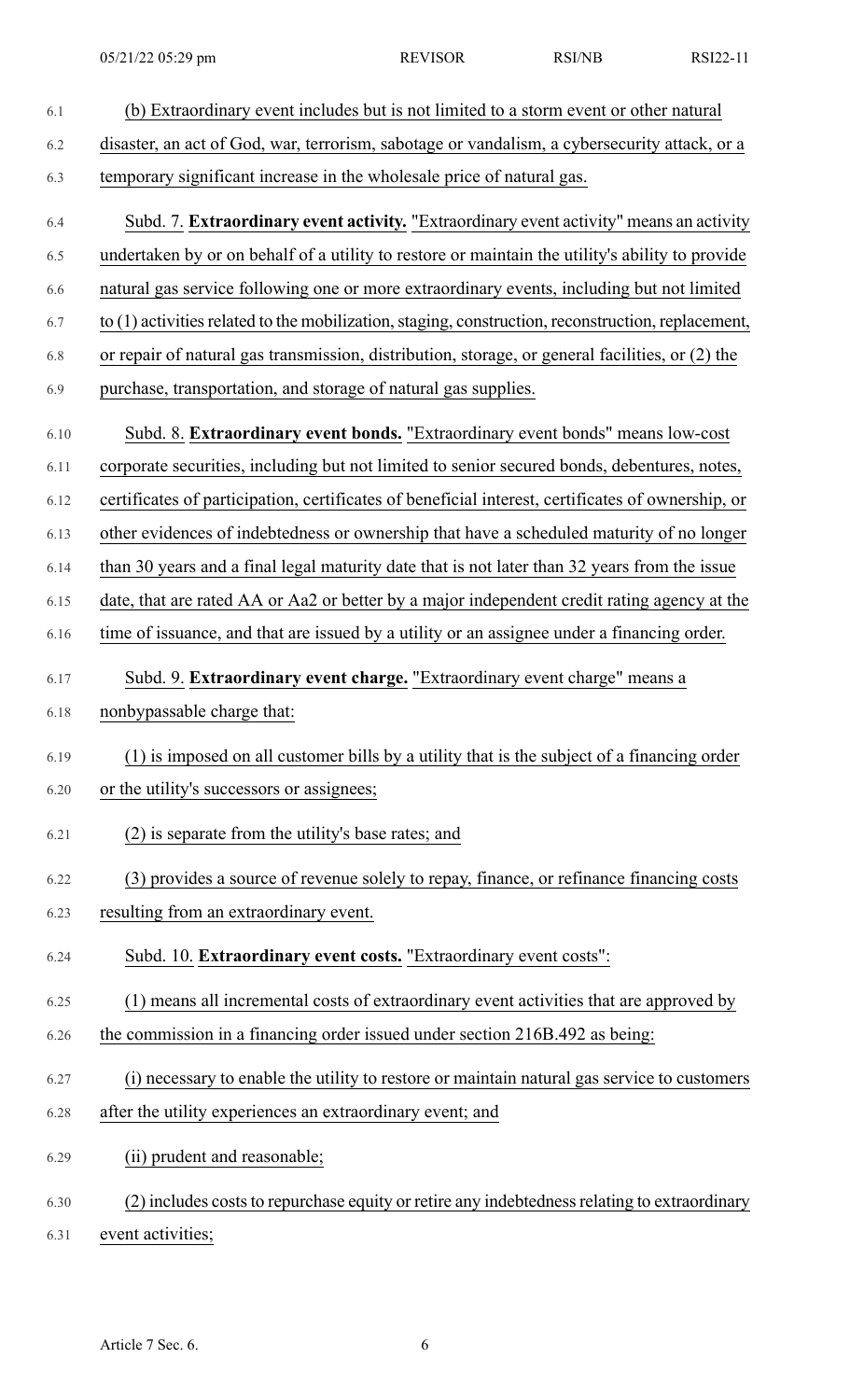7.1 (3) shall be net of applicable insurance proceeds, tax benefits, and any other amounts 7.2 intended to reimburse the utility for extraordinary event activities, including government 7.3 grants or aid of any kind; 7.4 (4) do not include any monetary penalty, fine, or forfeiture assessed against a utility by 7.5 a government agency or court under a federal or state environmental statute, rule, or 7.6 regulation; and 7.7 (5) must be adjusted to reflect: 7.8 (i) the difference, as determined by the commission, between extraordinary event costs 7.9 that the utility expects to incur and actual, reasonable, and prudent costs incurred; or 7.10 (ii) a more fair or reasonable allocation of extraordinary event costs to customers over 7.11 time, as expressed in a commission order. 7.12 Subd. 11. **Extraordinary event property.** "Extraordinary event property" means: 7.13 (1) all rights and interests of a utility or the utility's successor or assignee under a 7.14 financing order for the right to impose, bill, collect, receive, and obtain periodic adjustments 7.15 to extraordinary event charges authorized under a financing order issued by the commission; 7.16 and 7.17 (2) all revenue, collections, claims, rights to payments, payments, money, or proceeds 7.18 arising from the rights and interests specified in clause (1), regardless of whether any are 7.19 commingled with other revenue, collections, rights to payment, payments, money, or 7.20 proceeds. 7.21 Subd. 12. **Extraordinary event revenue.** "Extraordinary event revenue" meansrevenue, 7.22 receipts, collections, payments, money, claims, or other proceeds arising from extraordinary 7.23 event property. 7.24 Subd. 13. **Financing costs.** "Financing costs" means: 7.25 (1) principal, interest, and redemption premiumsthat are payable on extraordinary event 7.26 bonds; 7.27 (2) payments required under an ancillary agreement and amounts required to fund or 7.28 replenish a reserve account or other accounts established under the terms of any indenture, 7.29 ancillary agreement, or other financing document pertaining to the bonds; 7.30 (3) other demonstrable costs related to issuing, supporting, repaying, refunding, and 7.31 servicing the bonds, including but not limited to servicing fees, accounting and auditing 7.32 fees, trustee fees, legal fees, consulting fees, financial adviser fees, administrative fees,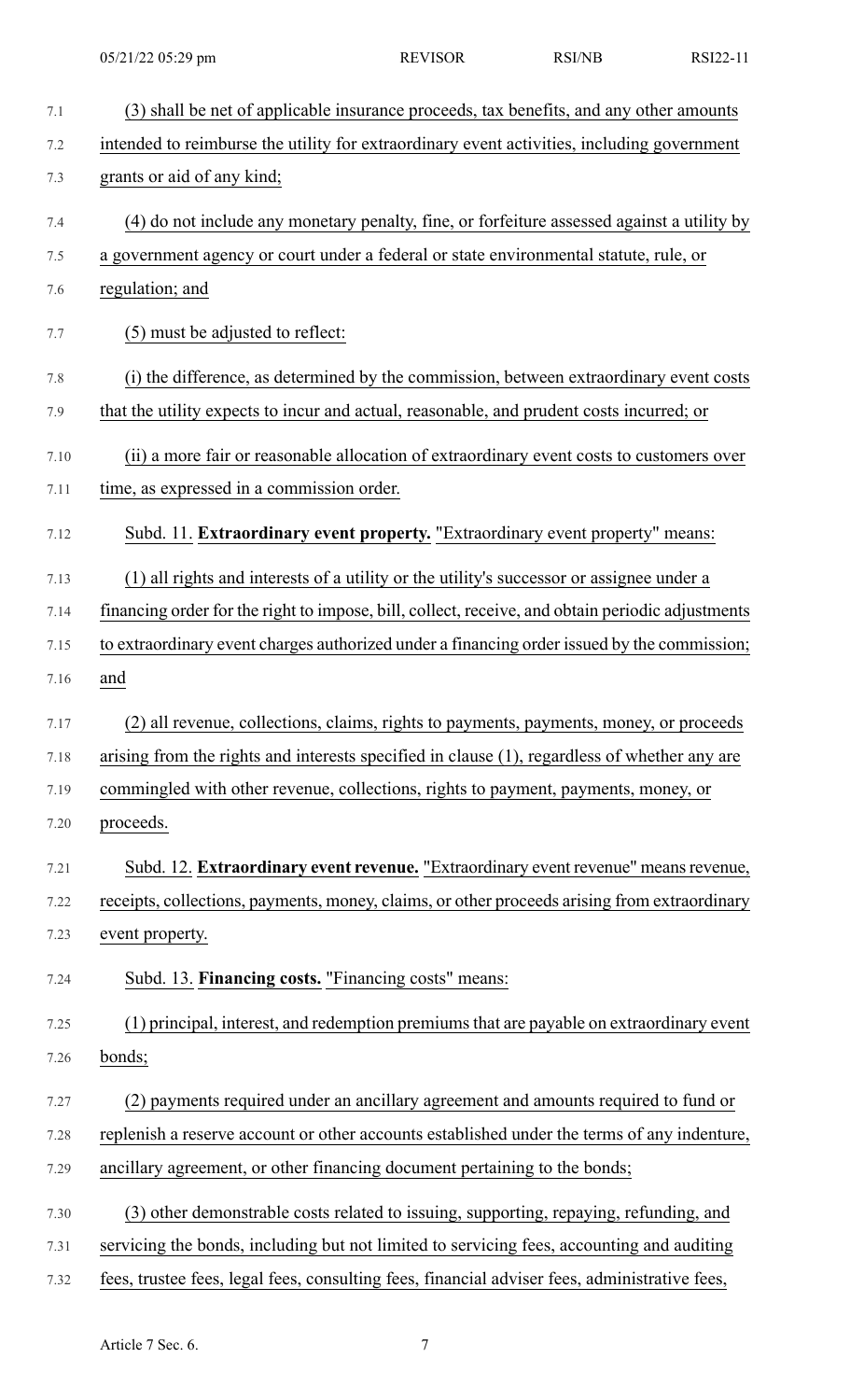| $8.1\,$ | placement and underwriting fees, capitalized interest, rating agency fees, stock exchange    |
|---------|----------------------------------------------------------------------------------------------|
| 8.2     | listing and compliance fees, security registration fees, filing fees, information technology |
| 8.3     | programming costs, and any other demonstrable costs necessary to otherwise ensure and        |
| 8.4     | guarantee the timely payment of the bonds or other amounts or charges payable in connection  |
| 8.5     | with the bonds;                                                                              |
| 8.6     | (4) taxes and license fees imposed on the revenue generated from collecting an               |
| 8.7     | extraordinary event charge;                                                                  |
| 8.8     | (5) state and local taxes, including franchise, sales and use, and other taxes or similar    |
| 8.9     | charges, including but not limited to regulatory assessment fees, whether paid, payable, or  |
| 8.10    | accrued; and                                                                                 |
| 8.11    | (6) costs incurred by the commission to hire and compensate additional temporary staff       |
| 8.12    | needed to perform the commission's responsibilities under this section and, in accordance    |
| 8.13    | with section 216B.494, to engage specialized counsel and expert consultants experienced      |
| 8.14    | in securitized utility ratepayer-backed bond financing similar to extraordinary event bonds. |
| 8.15    | Subd. 14. Financing order. "Financing order" means an order issued by the commission         |
| 8.16    | under section 216B.492 that authorizes an applicant to:                                      |
| 8.17    | (1) issue extraordinary event bonds in one or more series;                                   |
| 8.18    | (2) impose, charge, and collect extraordinary event charges; and                             |
| 8.19    | (3) create extraordinary event property.                                                     |
| 8.20    | Subd. 15. Financing party. "Financing party" means a holder of extraordinary event           |
| 8.21    | bonds and a trustee, a collateral agent, a party under an ancillary agreement, or any other  |
| 8.22    | person acting for the benefit of extraordinary event bondholders.                            |
| 8.23    | Subd. 16. Natural gas facility. "Natural gas facility" means natural gas pipelines,          |
| 8.24    | including distribution lines, underground storage areas, liquefied natural gas facilities,   |
| 8.25    | propane storage tanks, and other facilities the commission determines are used and useful    |
| 8.26    | to provide natural gas service to retail and transportation customers in Minnesota.          |
| 8.27    | Subd. 17. Nonbypassable. "Nonbypassable" means that the payment of an extraordinary          |
| 8.28    | event charge required to repay bonds and related costs may not be avoided by any retail      |
| 8.29    | customer located within a utility service area.                                              |
| 8.30    | Subd. 18. Pretax costs. "Pretax costs" means costs incurred by a utility and approved        |
| 8.31    | by the commission, including but not limited to:                                             |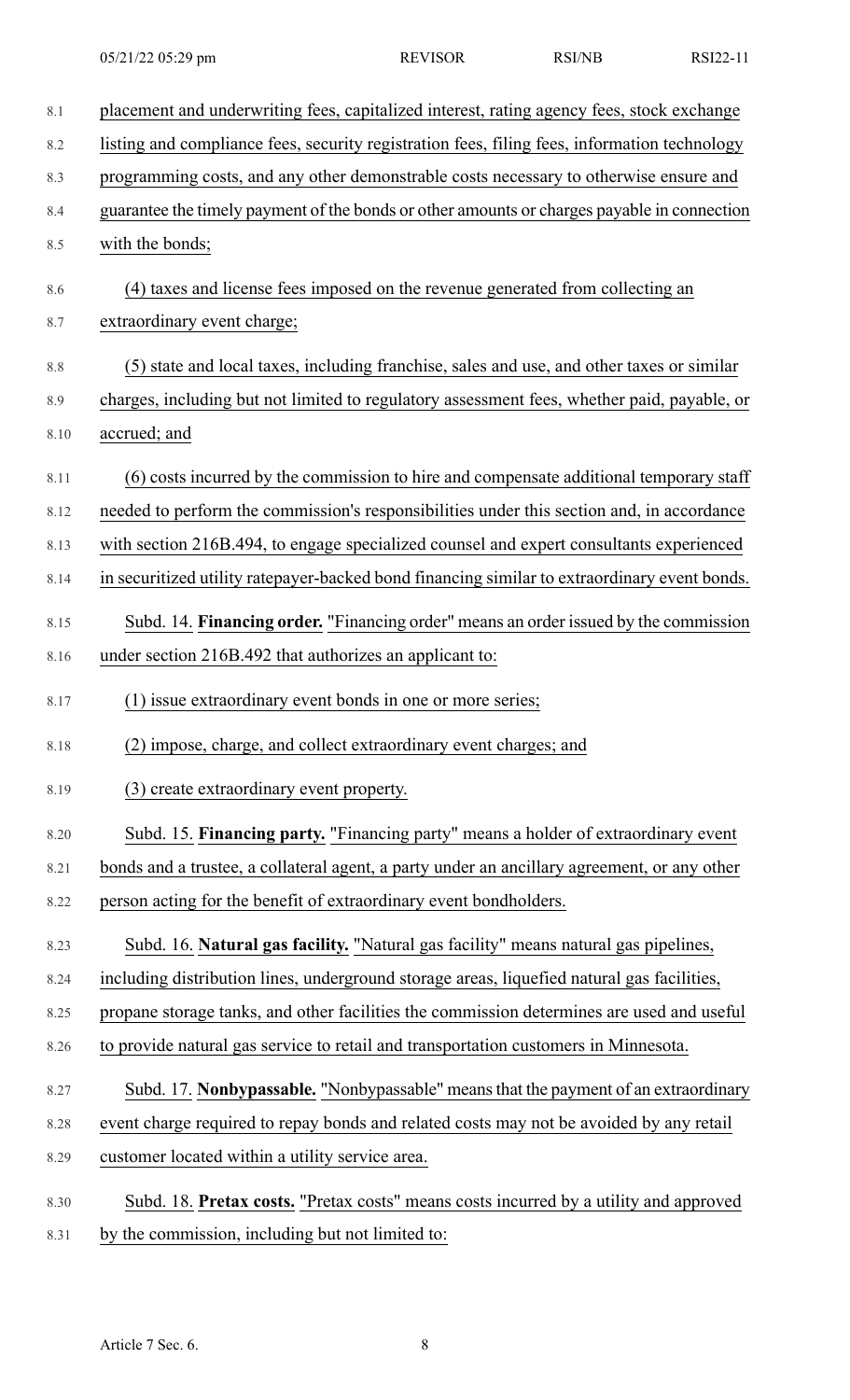| 9.1  | (1) unrecovered capitalized costs of replaced natural gas facilities damaged or destroyed     |
|------|-----------------------------------------------------------------------------------------------|
| 9.2  | by a storm event;                                                                             |
| 9.3  | (2) costs to decommission and restore the site of a natural gas facility damaged or           |
| 9.4  | destroyed by an extraordinary event;                                                          |
| 9.5  | (3) other applicable capital and operating costs, accrued carrying charges, deferred          |
| 9.6  | expenses, reductions for applicable insurance, and salvage proceeds; and                      |
| 9.7  | (4) costs to retire any existing indebtedness, fees, costs, and expenses to modify existing   |
| 9.8  | debt agreements, or for waivers or consents related to existing debt agreements.              |
| 9.9  | Subd. 19. Storm event. "Storm event" means a tornado, derecho, ice or snow storm,             |
| 9.10 | flood, earthquake, or other significant weather or natural disaster that causes substantial   |
| 9.11 | damage to a utility's infrastructure.                                                         |
| 9.12 | Subd. 20. Successor. "Successor" means a legal entity that succeeds to the rights and         |
| 9.13 | obligations of another legal entity as a result of bankruptcy, reorganization, restructuring, |
| 9.14 | other insolvency proceeding, merger, acquisition, consolidation, or transfer of assets by     |
| 9.15 | operation of law, sale, or otherwise.                                                         |
| 9.16 | Subd. 21. Utility. "Utility" means a public utility, as defined in section 216B.02,           |
| 9.17 | subdivision 4, that provides natural gas service to Minnesota customers. Utility includes     |
| 9.18 | the utility's successors or assignees.                                                        |
| 9.19 | <b>EFFECTIVE DATE.</b> This section is effective the day following final enactment.           |
|      |                                                                                               |
| 9.20 | Sec. 7. [216B.492] FINANCING ORDER.                                                           |
| 9.21 | Subdivision 1. Application. (a) A utility, at its sole discretion, may file an application    |
| 9.22 | with the commission for the issuance of a financing order to enable the utility to recover    |
| 9.23 | extraordinary event costs through the issuance of extraordinary event bonds under this        |
| 9.24 | section.                                                                                      |
| 9.25 | (b) The application must include the following information, as applicable:                    |
| 9.26 | (1) a description of each natural gas facility to be repaired or replaced;                    |
| 9.27 | (2) the undepreciated value remaining in the natural gas facility whose repair or             |
| 9.28 | replacement is proposed to be financed through the issuance of bonds under sections           |
| 9.29 | 216B.491 to 216B.499, and the method used to calculate the amount;                            |
| 9.30 | (3) the estimated amount of costs imposed on customers resulting from an extraordinary        |
| 9.31 | event that involves no physical damage to natural gas facilities;                             |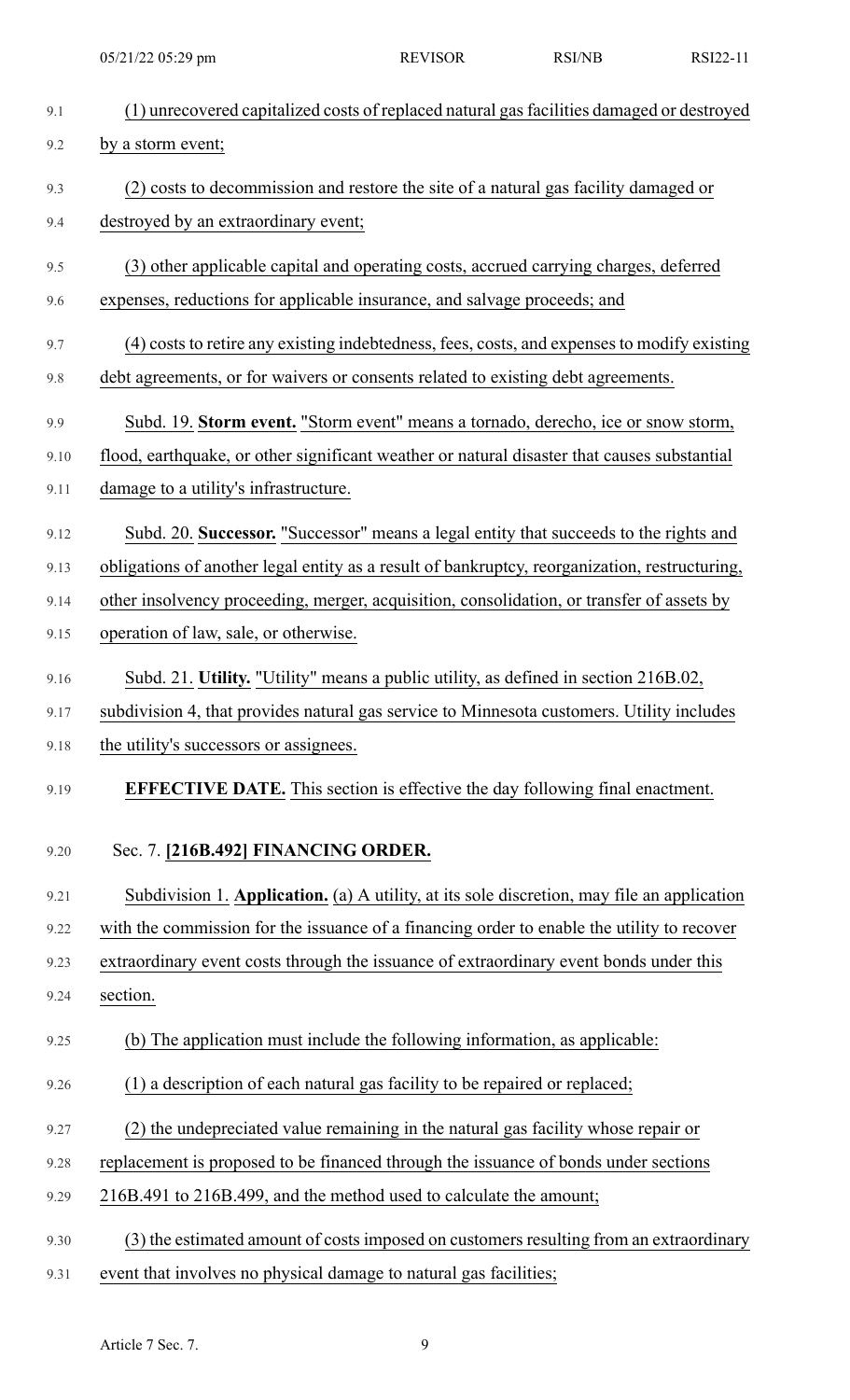| 10.1  | (4) the estimated savings or estimated mitigation of rate impacts to utility customers if      |
|-------|------------------------------------------------------------------------------------------------|
| 10.2  | the financing order is issued as requested in the application, calculated, as appropriate, by: |
| 10.3  | (i) comparing the costs to customers that are expected to result from implementing the         |
| 10.4  | financing order and the estimated costs associated with implementing traditional utility       |
| 10.5  | financing mechanisms with respect to the same undepreciated balance, expressed in net          |
| 10.6  | present value terms; or                                                                        |
| 10.7  | (ii) when the extraordinary event is a temporary significant increase in the wholesale         |
| 10.8  | price of natural gas:                                                                          |
| 10.9  | (A) estimating the mitigation of rate impacts to customers realized by extending the           |
| 10.10 | period over which financing costs are to be amortized beyond the period that would otherwise   |
| 10.11 | be practical or feasible for the utility; or                                                   |
| 10.12 | (B) calculating savings to customers realized by implementing the financing order              |
| 10.13 | compared with financing the same costs at the utility's weighted average cost of capital as    |
| 10.14 | determined by the commission in the utility's most recent general rate case, expressed in      |
| 10.15 | net present value terms;                                                                       |
| 10.16 | (5) a description of (i) the nonbypassable extraordinary event charge utility customers        |
| 10.17 | would be required to pay in order to fully recover financing costs, and (ii) the method and    |
| 10.18 | assumptions used to calculate the amount;                                                      |
| 10.19 | (6) a proposed methodology to allocate the revenue requirement for the extraordinary           |
| 10.20 | event charge among the utility's customer classes;                                             |
| 10.21 | (7) a description of a proposed adjustment mechanism to be implemented when necessary          |
| 10.22 | to correct any overcollection or undercollection of extraordinary event charges, in order to   |
| 10.23 | complete payment of scheduled principal and interest on extraordinary event bonds and          |
| 10.24 | other financing costs in a timely fashion;                                                     |
| 10.25 | (8) a memorandum with supporting exhibits, from a securities firm that is experienced          |
| 10.26 | in the marketing of bonds and that is approved by the commissioner of management and           |
| 10.27 | budget, indicating the proposed issuance satisfies the current published AA or Aa2 or higher   |
| 10.28 | rating or equivalent rating criteria of at least one nationally recognized securities rating   |
| 10.29 | organization for issuances similar to the proposed extraordinary event bonds;                  |
| 10.30 | (9) an estimate of the timing of the issuance and the term of the extraordinary event          |
| 10.31 | bonds, or series of bonds, provided that the scheduled final maturity for each bond issuance   |
| 10.32 | does not exceed 30 years;                                                                      |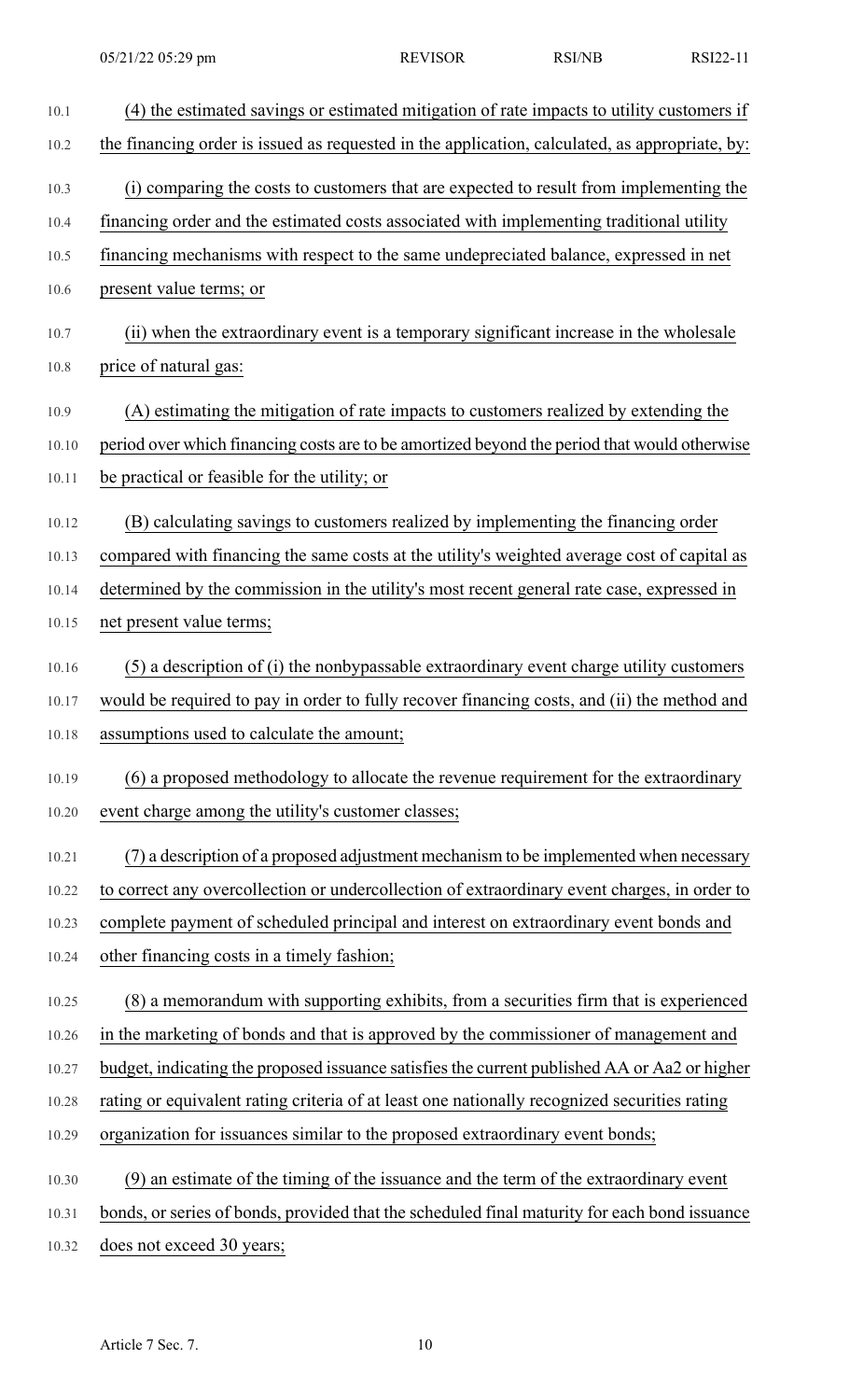| 11.1  | (10) identification of plans to sell, assign, transfer, or convey, other than as a security, |
|-------|----------------------------------------------------------------------------------------------|
| 11.2  | interest in extraordinary event property, including identification of an assignee, and       |
| 11.3  | demonstration that the assignee is a financing entity wholly owned, directly or indirectly,  |
| 11.4  | by the utility;                                                                              |
| 11.5  | (11) identification of ancillary agreements that may be necessary or appropriate;            |
| 11.6  | (12) one or more alternative financing scenarios in addition to the preferred scenario       |
| 11.7  | contained in the application;                                                                |
| 11.8  | (13) the extent of damage to the utility's infrastructure caused by an extraordinary event   |
| 11.9  | and the estimated costs to repair or replace the damaged infrastructure;                     |
| 11.10 | (14) a schedule of the proposed repairs to and replacement of damaged infrastructure;        |
| 11.11 | (15) a description of the steps taken to provide customers interim natural gas service       |
| 11.12 | while the damaged infrastructure is being repaired or replaced; and                          |
| 11.13 | (16) a description of the impacts on the utility's current workforce resulting from          |
| 11.14 | implementing an infrastructure repair or replacement plan following an extraordinary event.  |
| 11.15 | Subd. 2. Findings. After providing notice and holding a public hearing on an application     |
| 11.16 | filed under subdivision 1, the commission may issue a financing order if the commission      |
| 11.17 | finds that:                                                                                  |
| 11.18 | (1) the extraordinary event costs described in the application are reasonable;               |
| 11.19 | (2) the proposed issuance of extraordinary event bonds and the imposition and collection     |
| 11.20 | of extraordinary event charges:                                                              |
| 11.21 | (i) are just and reasonable;                                                                 |
| 11.22 | (ii) are consistent with the public interest;                                                |
| 11.23 | (iii) constitute a prudent and reasonable mechanism to finance the extraordinary event       |
| 11.24 | costs; and                                                                                   |
| 11.25 | (iv) provide tangible and quantifiable benefits to customers that exceed the benefits that   |
| 11.26 | would have been achieved absent the issuance of extraordinary event bonds; and               |
| 11.27 | (3) the proposed structuring, marketing, and pricing of the extraordinary event bonds:       |
| 11.28 | (i) significantly lower overall costs to customers or significantly mitigate rate impacts    |
| 11.29 | to customers relative to traditional methods of financing; and                               |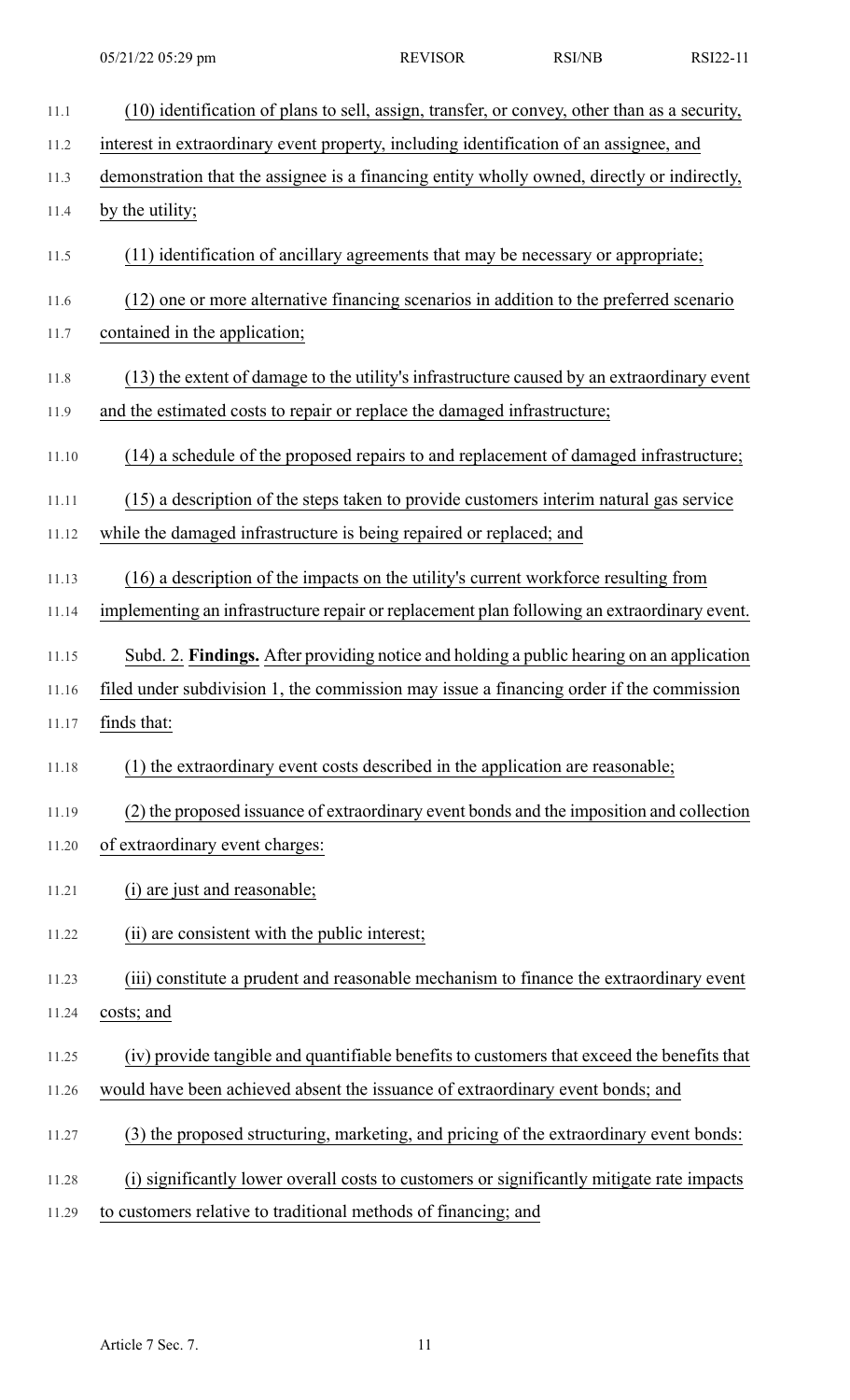| 12.1  | (ii) achieve significant customer savings or significant mitigation of rate impacts to         |
|-------|------------------------------------------------------------------------------------------------|
| 12.2  | customers, as determined by the commission in a financing order, consistent with market        |
| 12.3  | conditions at the time of sale and the terms of the financing order.                           |
| 12.4  | Subd. 3. Contents. (a) A financing order issued under this section must:                       |
| 12.5  | (1) determine the maximum amount of extraordinary event costs that may be financed             |
| 12.6  | from proceeds of extraordinary event bonds issued pursuant to the financing order;             |
| 12.7  | (2) describe the proposed customer billing mechanism for extraordinary event charges           |
| 12.8  | and include a finding that the mechanism is just and reasonable;                               |
| 12.9  | (3) describe the financing costs that may be recovered through extraordinary event             |
| 12.10 | charges and the period over which the costs may be recovered, which must end no earlier        |
| 12.11 | than the date of final legal maturity of the extraordinary event bonds;                        |
| 12.12 | (4) describe the extraordinary event property that is created and that may be used to pay,     |
| 12.13 | and secure the payment of, the extraordinary event bonds and financing costs authorized in     |
| 12.14 | the financing order;                                                                           |
| 12.15 | (5) authorize the utility to finance extraordinary event costs through the issuance of one     |
| 12.16 | or more series of extraordinary event bonds. A utility is not required to secure a separate    |
| 12.17 | financing order for each issuance of extraordinary event bonds or for each scheduled phase     |
| 12.18 | of the replacement of natural gas facilities approved in the financing order;                  |
| 12.19 | (6) include a formula-based mechanism that must be used to make expeditious periodic           |
| 12.20 | adjustments to the extraordinary event charge authorized by the financing order that are       |
| 12.21 | necessary to correct for any overcollection or undercollection, or to otherwise guarantee      |
| 12.22 | the timely payment of extraordinary event bonds, financing costs, and other required amounts   |
| 12.23 | and charges payable in connection with extraordinary event bonds;                              |
| 12.24 | (7) specify the degree of flexibility afforded to the utility in establishing the terms and    |
| 12.25 | conditions of the extraordinary event bonds, including but not limited to repayment schedules, |
| 12.26 | expected interest rates, and other financing costs;                                            |
| 12.27 | (8) specify that the extraordinary event bonds must be issued as soon as feasible following    |
| 12.28 | issuance of the financing order;                                                               |
| 12.29 | (9) require the utility, at the same time as extraordinary event charges are initially         |
| 12.30 | collected and independent of the schedule to close and decommission any natural gas facility   |
| 12.31 | replaced as the result of an extraordinary event, to remove the natural gas facility from the  |
| 12.32 | utility's rate base and commensurately reduce the utility's base rates;                        |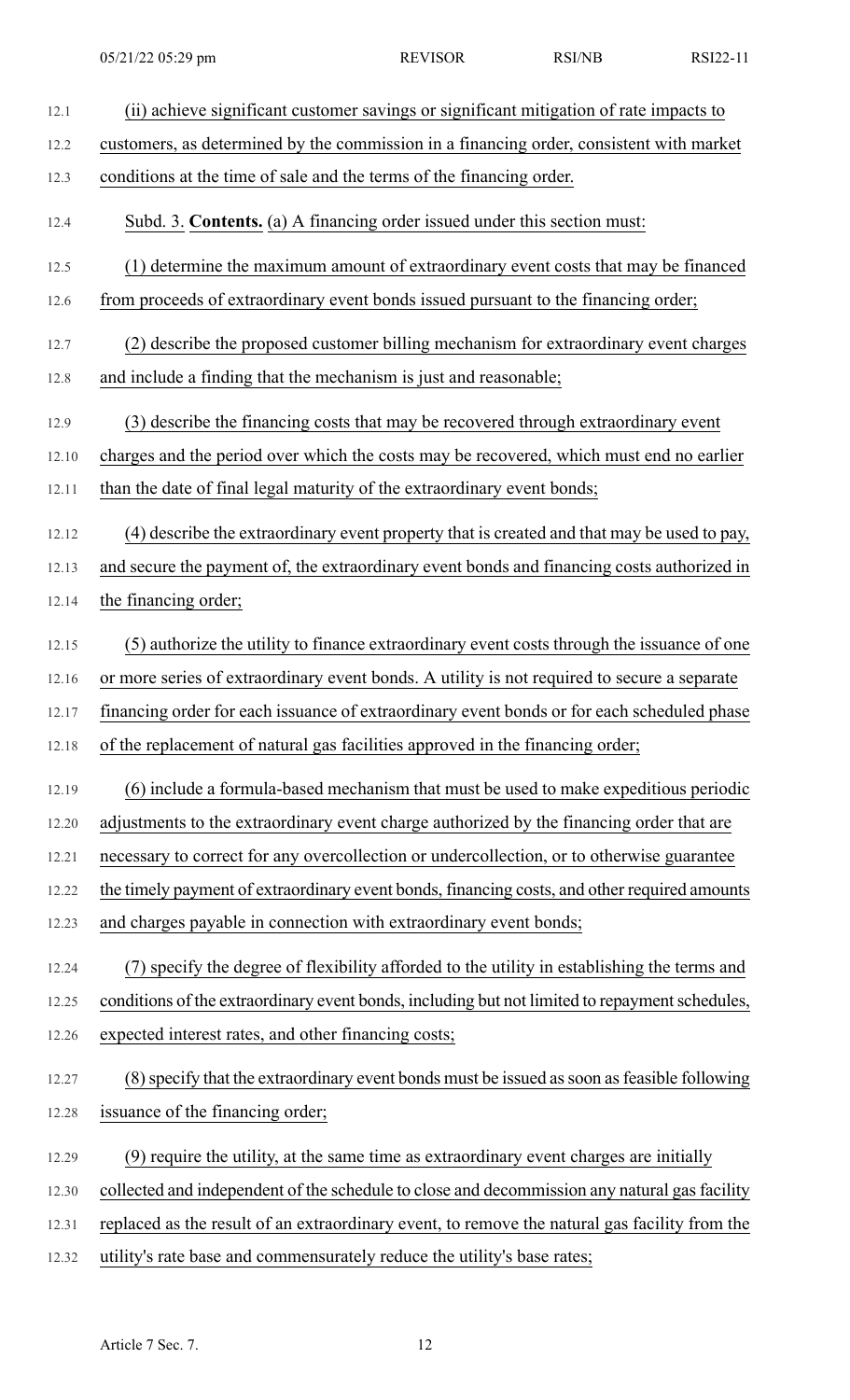| 13.1  | (10) specify a future ratemaking process to reconcile any difference between the projected          |
|-------|-----------------------------------------------------------------------------------------------------|
| 13.2  | pretax costs included in the amount financed by extraordinary event bonds and the final             |
| 13.3  | actual pretax costs incurred by the utility to retire or replace the natural gas facility;          |
| 13.4  | (11) specify information regarding bond issuance and repayments, financing costs,                   |
| 13.5  | energy transaction charges, extraordinary event property, and related matters that the natural      |
| 13.6  | gas utility is required to provide to the commission on a schedule determined by the                |
| 13.7  | commission;                                                                                         |
| 13.8  | (12) allow and may require the creation of a utility's extraordinary event property to be           |
| 13.9  | conditioned on, and occur simultaneously with, the sale or other transfer of the extraordinary      |
| 13.10 | event property to an assignee and the pledge of the extraordinary event property to secure          |
| 13.11 | the extraordinary event bonds;                                                                      |
| 13.12 | (13) ensure that the structuring, marketing, and pricing of extraordinary event bonds               |
| 13.13 | result in reasonable securitization bond charges and significant customer savings or rate           |
| 13.14 | impact mitigation, consistent with market conditions and the terms of the financing order;          |
| 13.15 | (14) specify that a utility financing the replacement of one or more natural gas facilities         |
| 13.16 | after the natural gas facilities subject to the finance order are removed from the utility's rate   |
| 13.17 | base is prohibited from:                                                                            |
| 13.18 | (i) operating the natural gas facilities; or                                                        |
| 13.19 | (ii) selling the natural gas facilities to another entity to be operated as natural gas facilities; |
| 13.20 | and                                                                                                 |
| 13.21 | (15) permit a utility to file with the commission, at least annually, proposed adjustments          |
| 13.22 | to the extraordinary event charges approved in the financing order that are based on estimates      |
| 13.23 | of natural gas consumption by rate class and other quantitative factors contained in the            |
| 13.24 | financing order.                                                                                    |
| 13.25 | (b) A financing order issued under this section may:                                                |
| 13.26 | (1) include conditions different from those requested in the application, including but             |
| 13.27 | not limited to establishing a minimum securities rating for extraordinary event bonds, that         |
| 13.28 | the commission determines are necessary to:                                                         |
| 13.29 | (i) promote the public interest; and                                                                |
| 13.30 | (ii) maximize the financial benefits or minimize the financial risks of the transaction to          |
| 13.31 | customers and to directly impacted Minnesota workers and communities;                               |

13.32 (2) specify the selection of one or more underwriters of the extraordinary event bonds;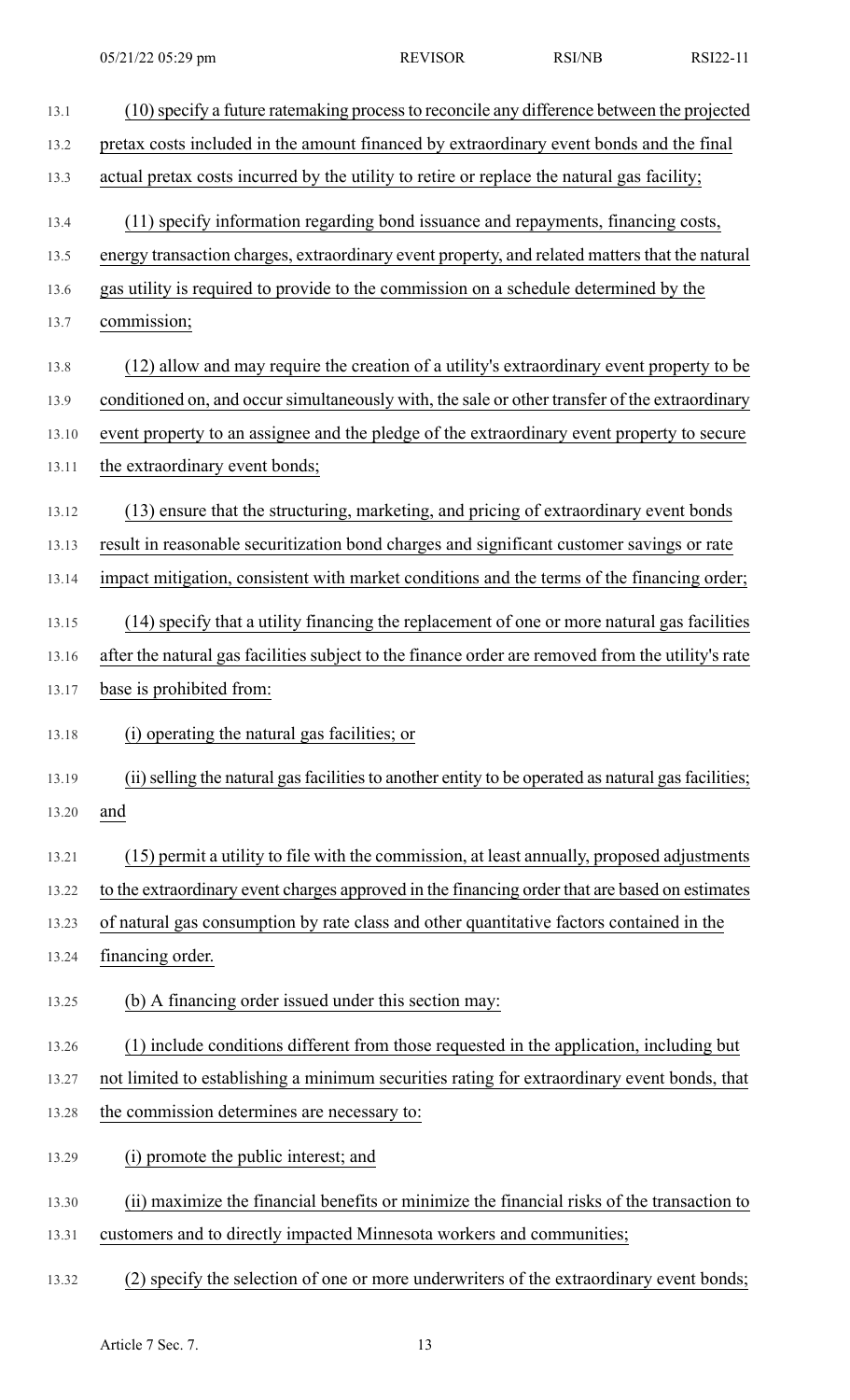14.1 (3) require a utility to file with the commission the final terms of the extraordinary event 14.2 bond issuance, including the pricing of the extraordinary event bonds, at a specified period 14.3 of time prior to closing the bond issuance; and 14.4 (4) specify that the commission may, after reviewing the filing made under clause (3), 14.5 prohibit the utility from issuing the extraordinary event bonds under the proposed terms. 14.6 Subd. 4. **Duration; irrevocability; subsequent order.** (a) A financing order remains 14.7 in effect until the extraordinary event bonds issued under the financing order and all financing 14.8 costs related to the bonds have been paid in full. 14.9 (b) A financing order remains in effect and unabated notwithstanding the bankruptcy, 14.10 reorganization, or insolvency of the utility to which the financing order applies or any 14.11 affiliate, successor, or assignee of the utility to which the financing order applies. 14.12 (c) Subject to judicial review under section 216B.52, a financing order is irrevocable 14.13 and is not reviewable by a future commission. The commission may not reduce, impair, 14.14 postpone, or terminate extraordinary event charges approved in a financing order, or impair 14.15 extraordinary event property or the collection or recovery of extraordinary event revenue. 14.16 (d) Notwithstanding paragraph (c), the commission may, on the commission's own 14.17 motion or at the request of a utility or any other person, commence a proceeding and issue 14.18 a subsequent financing order that provides for refinancing, retiring, or refunding extraordinary 14.19 event bonds issued under the original financing order if: 14.20 (1) the commission makes all of the findings specified in subdivision 2 with respect to 14.21 the subsequent financing order; and 14.22 (2) the modification contained in the subsequent financing order does not in any way 14.23 impair the covenants and terms of the extraordinary event bonds being refinanced, retired, 14.24 or refunded. 14.25 Subd. 5. **Effect on commission jurisdiction.** (a) Except as provided in paragraph (b), 14.26 the commission, in exercising the powers and carrying out the duties under this section, is 14.27 prohibited from: 14.28 (1) considering extraordinary event bonds issued under this section to be debt of the 14.29 utility other than for income tax purposes, unlessit is necessary to consider the extraordinary 14.30 event bonds to be debt in order to achieve consistency with prevailing utility debt rating 14.31 methodologies; 14.32 (2) considering the extraordinary event charges paid under the financing order to be 14.33 revenue of the utility;

Article 7 Sec. 7. 14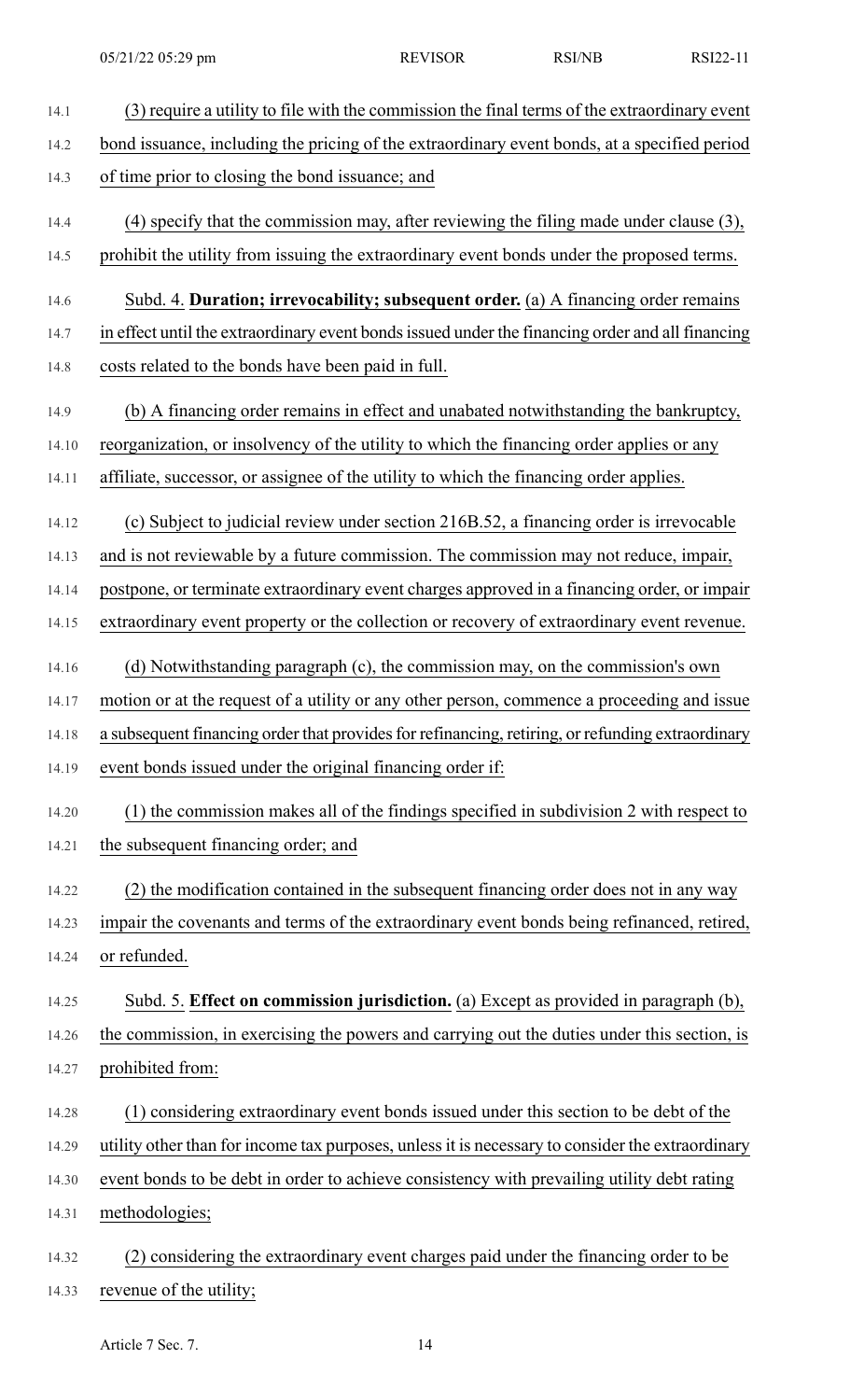| 15.1  | (3) considering the extraordinary event or financing costs specified in the financing            |
|-------|--------------------------------------------------------------------------------------------------|
| 15.2  | order to be the regulated costs or assets of the utility;                                        |
| 15.3  | (4) determining that any prudent action taken by a utility that is consistent with the           |
| 15.4  | financing order is unjust or unreasonable; or                                                    |
| 15.5  | (5) adjusting the extraordinary event charge based on a utility's submission under               |
| 15.6  | subdivision 3, paragraph (a), clause $(15)$ , for any reason other than a computational or       |
| 15.7  | clerical error.                                                                                  |
| 15.8  | (b) Nothing in this subdivision:                                                                 |
| 15.9  | (1) affects the authority of the commission to apply any billing mechanism designed to           |
| 15.10 | recover extraordinary event charges;                                                             |
| 15.11 | (2) prevents or precludes the commission from (i) investigating a utility's compliance           |
| 15.12 | with the terms and conditions of a financing order, and (ii) requiring compliance with the       |
| 15.13 | financing order; or                                                                              |
| 15.14 | (3) prevents or precludes the commission from imposing regulatory sanctions against a            |
| 15.15 | utility for failure to comply with the terms and conditions of a financing order or the          |
| 15.16 | requirements of this section.                                                                    |
| 15.17 | (c) The commission is prohibited from refusing to allow a utility to recover any costs           |
| 15.18 | associated with the replacement of natural gas facilities solely because the utility has elected |
| 15.19 | to finance the natural gas facility replacement through a financing mechanism other than         |
| 15.20 | extraordinary event bonds.                                                                       |
| 15.21 | <b>EFFECTIVE DATE.</b> This section is effective the day following final enactment.              |
| 15.22 | Sec. 8. [216B.493] POSTORDER COMMISSION DUTIES.                                                  |
| 15.23 | Subdivision 1. Financing cost review. Within 120 days after the date extraordinary               |
| 15.24 | event bonds are issued, a utility subject to a financing order must file with the commission     |
| 15.25 | the actual initial and ongoing financing costs, the final structure and pricing of the           |
| 15.26 | extraordinary event bonds, and the actual extraordinary event charge.                            |
| 15.27 | Subd. 2. Enforcement. If the commission determines that a utility's actions under this           |
| 15.28 | section are not prudent or are inconsistent with the financing order, the commission may         |
| 15.29 | apply any remedies available, provided that any remedy applied may not directly or indirectly    |
| 15.30 | impair the security for the extraordinary event bonds.                                           |

15.31 **EFFECTIVE DATE.** This section is effective the day following final enactment.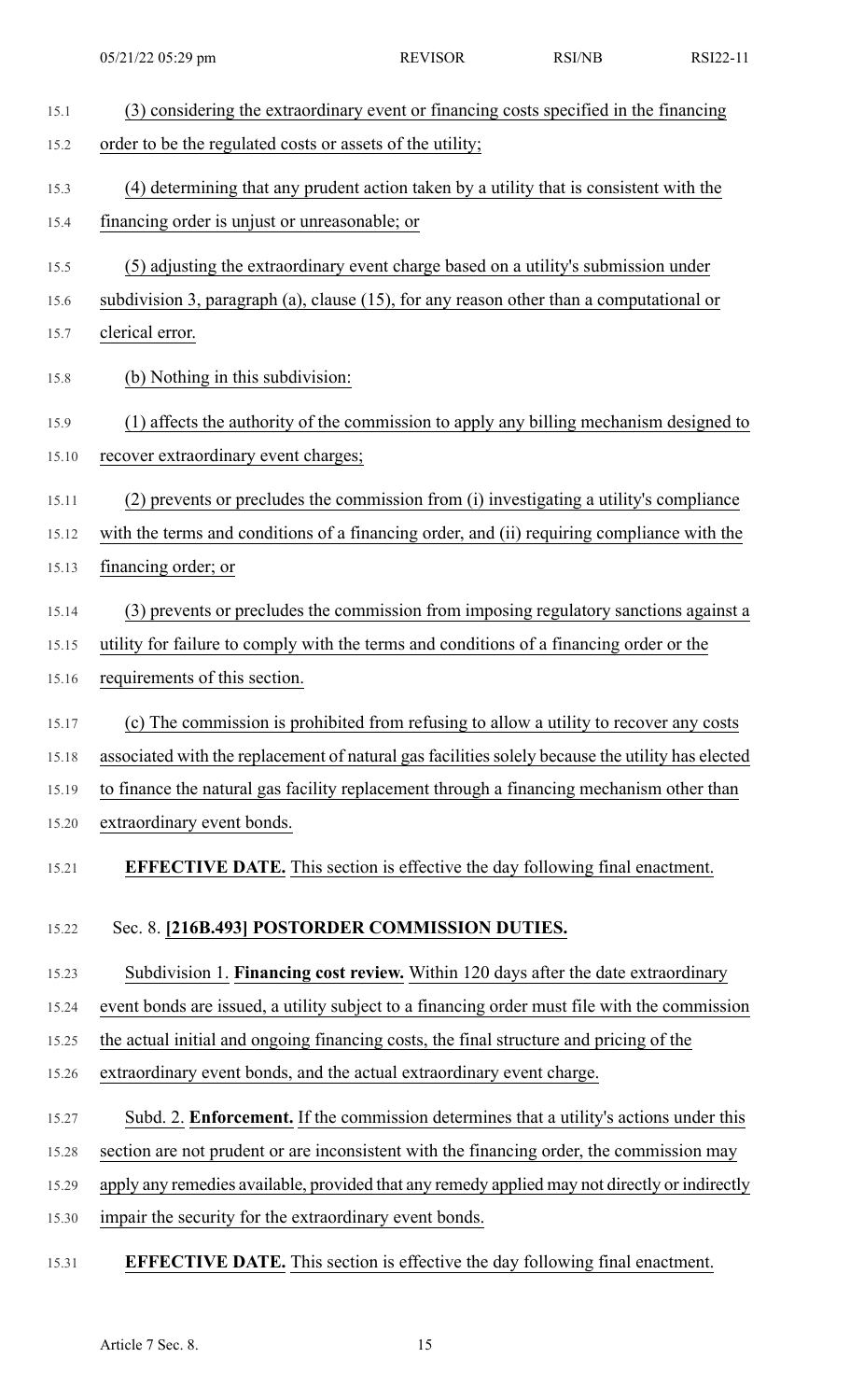16.1 Sec. 9. **[216B.494] USE OF OUTSIDE EXPERTS.** 16.2 (a) In carrying out the duties under sections 216B.492 to 216B.499, the commission 16.3 may: 16.4 (1) contract with outside consultants and counsel experienced in securitized utility 16.5 customer-backed bond financing similar to extraordinary event bonds; and

16.6 (2) hire and compensate additional temporary staff as needed.

16.7 Expenses incurred by the commission under this paragraph must be treated as financing

16.8 costs and included in the extraordinary event charge. The costs incurred under clause (1)

16.9 are not an obligation of the state and are assigned solely to the transaction.

16.10 (b) A utility presented with a written request from the commission for reimbursement

16.11 of the commission's expenses incurred under paragraph (a), accompanied by a detailed

16.12 account of those expenses, must remit full payment of the expenses to the commission

16.13 within 30 days of receiving the request.

16.14 (c) If a utility's application for a financing order is denied or withdrawn for any reason

16.15 and extraordinary event bonds are not issued, the commission's costs to retain expert

16.16 consultants under this section must be paid by the applicant utility and are deemed to be

16.17 prudent deferred expenses eligible for recovery in the utility's future rates.

16.18 (d) To facilitate participation in a commission proceeding associated with a utility filing

16.19 made under section 216B.492, the department and the commission may contract with outside

16.20 consultants and counsel experienced in securitized utility customer-backed bond financing

16.21 similar to extraordinary event bonds. Expenses incurred by the department and the

16.22 commission under this paragraph may be assessed under section 216B.62, subdivision 8.

16.23 **EFFECTIVE DATE.** This section is effective the day following final enactment.

## 16.24 Sec. 10. **[216B.495] EXTRAORDINARY EVENT CHARGE; BILLING**

## 16.25 **TREATMENT.**

16.26 (a) A utility that obtains a financing order and causes extraordinary event bonds to be 16.27 issued must:

16.28 (1) include on each customer's monthly natural gas bill:

16.29 (i) a statement that a portion of the charges represents extraordinary event charges

16.30 approved in a financing order;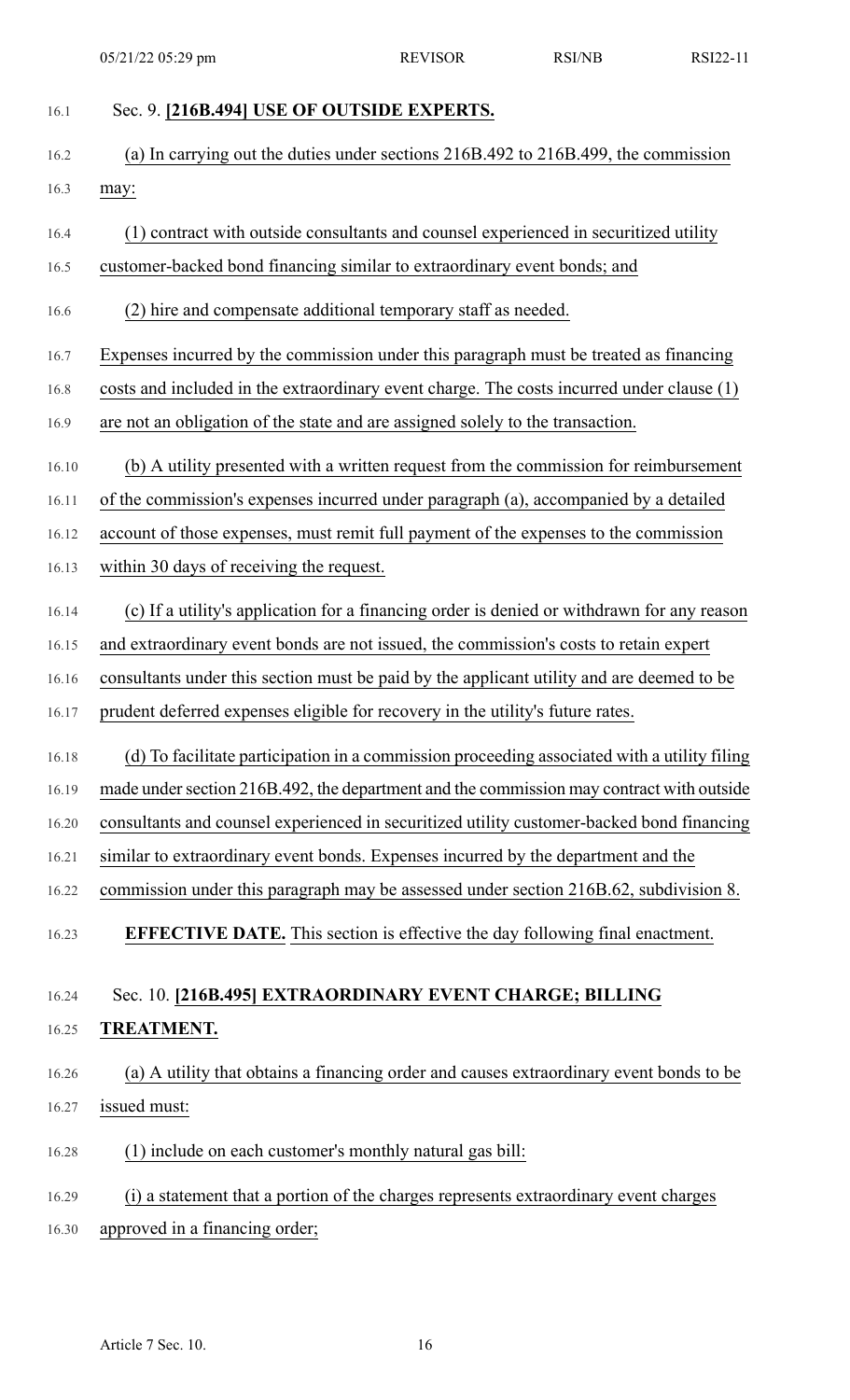| 17.1  | (ii) the amount and rate of the extraordinary event charge as a separate line item titled         |
|-------|---------------------------------------------------------------------------------------------------|
| 17.2  | "extraordinary event charge"; and                                                                 |
| 17.3  | (iii) if extraordinary event property has been transferred to an assignee, a statement that       |
| 17.4  | the assignee is the owner of the rights to extraordinary event charges and that the utility or    |
| 17.5  | other entity, if applicable, is acting as a collection agent or servicer for the assignee; and    |
| 17.6  | (2) file annually with the commission:                                                            |
| 17.7  | (i) a calculation of the impact of financing the retirement or replacement of natural gas         |
| 17.8  | facilities on customer rates, itemized by customer class; and                                     |
| 17.9  | (ii) evidence demonstrating that extraordinary event revenues are applied solely to the           |
| 17.10 | repayment of extraordinary event bonds and other financing costs.                                 |
| 17.11 | (b) Extraordinary event charges are nonbypassable and must be paid by all existing and            |
| 17.12 | future customers receiving service from the utility or the utility's successors or assignees      |
| 17.13 | under commission-approved rate schedules or special contracts.                                    |
| 17.14 | (c) A utility's failure to comply with this section does not invalidate, impair, or affect        |
| 17.15 | any financing order, extraordinary event property, extraordinary event charge, or                 |
| 17.16 | extraordinary event bonds, but does subject the utility to penalties under applicable             |
| 17.17 | commission rules.                                                                                 |
| 17.18 | <b>EFFECTIVE DATE.</b> This section is effective the day following final enactment.               |
| 17.19 | Sec. 11. [216B.496] EXTRAORDINARY EVENT PROPERTY.                                                 |
| 17.20 | Subdivision 1. General. (a) Extraordinary event property is an existing present property          |
| 17.21 | right or interest in a property right, even though the imposition and collection of extraordinary |
| 17.22 | event charges depend on the utility collecting extraordinary event charges and on future          |
| 17.23 | natural gas consumption. The property right or interest exists regardless of whether the          |
| 17.24 | revenues or proceeds arising from the extraordinary event property have been billed, have         |
| 17.25 | accrued, or have been collected.                                                                  |
| 17.26 | (b) Extraordinary event property exists until all extraordinary event bonds issued under          |
| 17.27 | a financing order are paid in full and all financing costs and other costs of the extraordinary   |
| 17.28 | event bonds have been recovered in full.                                                          |
| 17.29 | (c) All or any portion of extraordinary event property described in a financing order             |
| 17.30 | issued to a utility may be transferred, sold, conveyed, or assigned to a successor or assignee    |
| 17.31 | that is wholly owned, directly or indirectly, by the utility and is created for the limited       |
| 17.32 | purpose of acquiring, owning, or administering extraordinary event property or issuing            |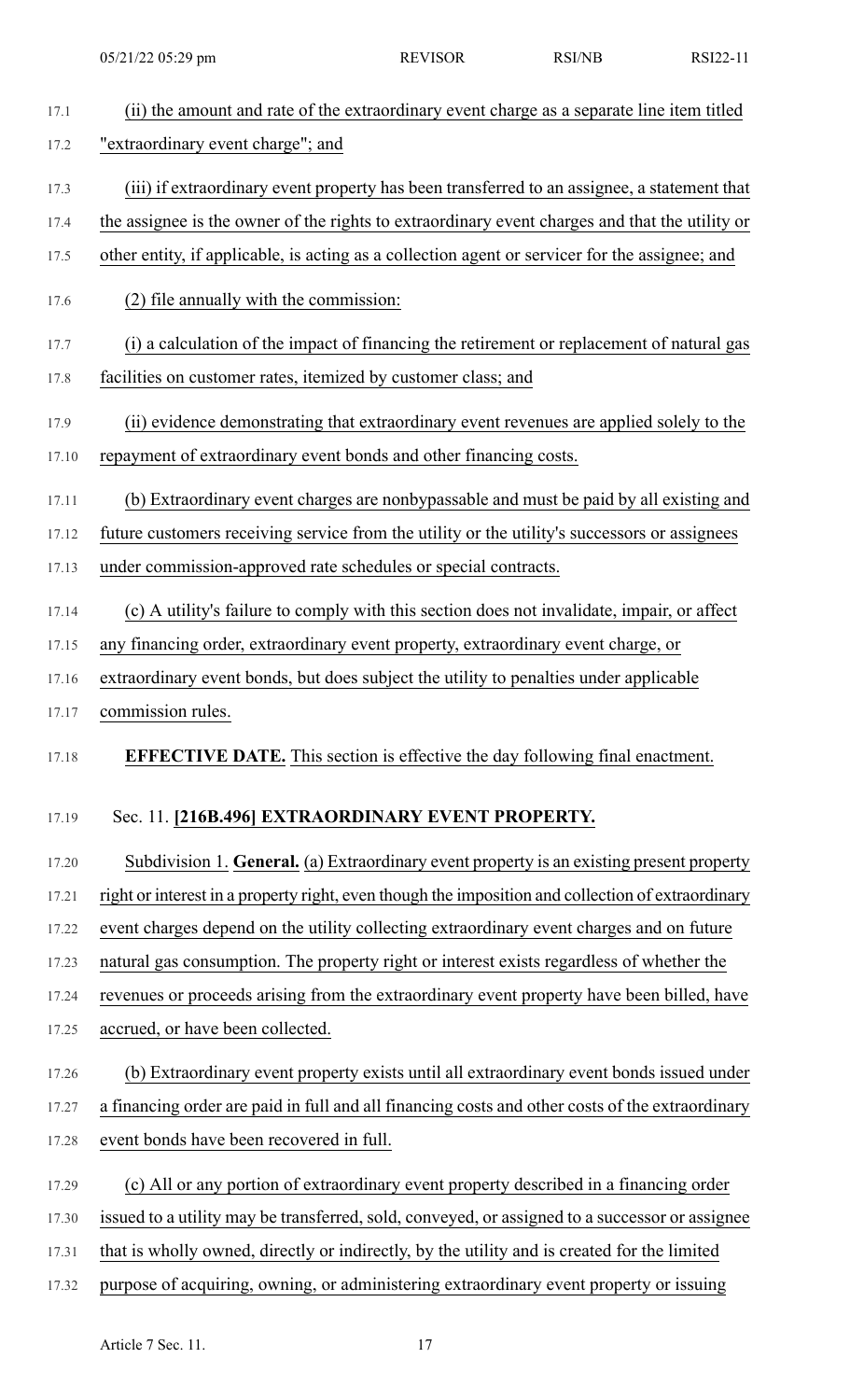| 18.1  | extraordinary event bonds authorized by the financing order. All or any portion of              |
|-------|-------------------------------------------------------------------------------------------------|
| 18.2  | extraordinary event property may be pledged to secure extraordinary event bonds issued          |
| 18.3  | under a financing order, amounts payable to financing parties and to counterparties under       |
| 18.4  | any ancillary agreements, and other financing costs. Each transfer, sale, conveyance,           |
| 18.5  | assignment, or pledge by a utility or an affiliate of extraordinary event property is a         |
| 18.6  | transaction in the ordinary course of business.                                                 |
| 18.7  | (d) If a utility defaults on any required payment of charges arising from extraordinary         |
| 18.8  | event property described in a financing order, a court, upon petition by an interested party    |
| 18.9  | and without limiting any other remedies available to the petitioner, must order the             |
| 18.10 | sequestration and payment of the revenues arising from the extraordinary event property to      |
| 18.11 | the financing parties.                                                                          |
| 18.12 | (e) The interest of a transferee, purchaser, acquirer, assignee, or pledgee in extraordinary    |
| 18.13 | event property specified in a financing order issued to a utility, and in the revenue and       |
| 18.14 | collections arising from the property, is not subject to setoff, counterclaim, surcharge, or    |
| 18.15 | defense by the utility or any other person, or in connection with the reorganization,           |
| 18.16 | bankruptcy, or other insolvency of the utility or any other entity.                             |
| 18.17 | (f) A successor to a utility, whether resulting from a reorganization, bankruptcy, or other     |
| 18.18 | insolvency proceeding; merger or acquisition; sale; other business combination; transfer by     |
| 18.19 | operation of law; utility restructuring; or otherwise, must perform and satisfy all obligations |
| 18.20 | of, and has the same duties and rights under, a financing order as the utility to which the     |
| 18.21 | financing order applies. A successor to a utility must perform the duties and exercise the      |
| 18.22 | rights in the same manner and to the same extent as the utility, including collecting and       |
| 18.23 | paying to any person entitled to receive revenues, collections, payments, or proceeds of        |
| 18.24 | extraordinary event property.                                                                   |
| 18.25 | Subd. 2. Security interests in extraordinary event property. (a) The creation,                  |
| 18.26 | perfection, and enforcement of any security interest in extraordinary event property to secure  |
| 18.27 | the repayment of the principal and interest on extraordinary event bonds, amounts payable       |
| 18.28 | under any ancillary agreement, and other financing costs are governed solely by this section.   |
| 18.29 | (b) A security interest in extraordinary event property is created, valid, and binding          |
| 18.30 | when:                                                                                           |
| 18.31 | the financing order that describes the extraordinary event property is issued;<br>(1)           |
| 18.32 | (2) a security agreement is executed and delivered; and                                         |
| 18.33 | (3) value is received for the extraordinary event bonds.                                        |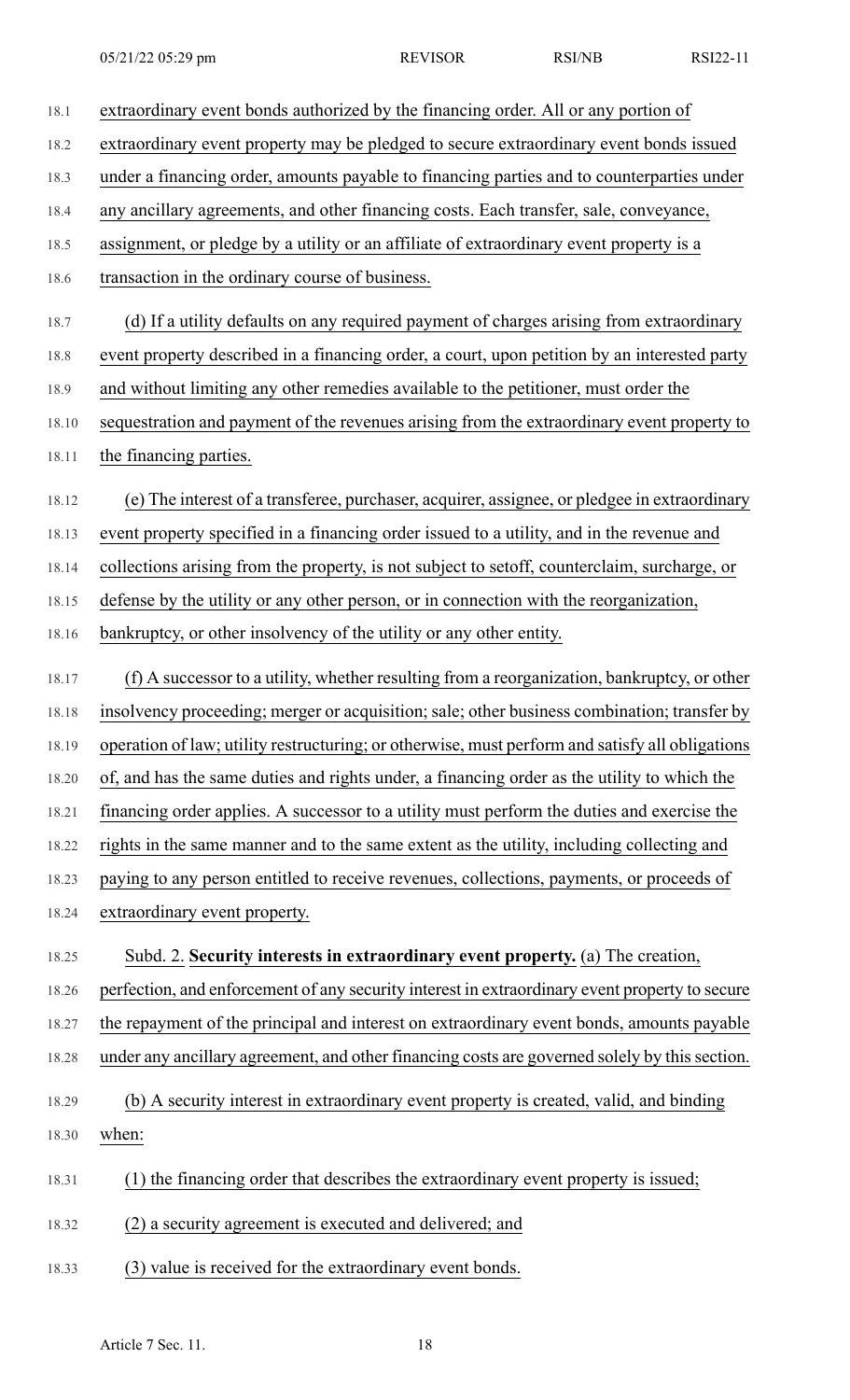19.1 (c) Once a security interest in extraordinary event property is created, the security interest 19.2 attaches without any physical delivery of collateral or any other act. The lien of the security 19.3 interest is valid, binding, and perfected against all parties having claims of any kind in tort, 19.4 contract, or otherwise against the person granting the security interest, regardless of whether 19.5 the parties have notice of the lien, upon the filing of a financing statement with the secretary 19.6 of state. 19.7 (d) The description or indication of extraordinary event property in a transfer or security 19.8 agreement and a financing statement is sufficient only if the description or indication refers 19.9 to this section and the financing order creating the extraordinary event property. 19.10 (e) A security interest in extraordinary event property is a continuously perfected security 19.11 interest and has priority over any other lien, created by operation of law or otherwise, which 19.12 may subsequently attach to the extraordinary event property unless the holder of the security 19.13 interest has agreed otherwise in writing. 19.14 (f) The priority of a security interest in extraordinary event property is not affected by 19.15 the commingling of extraordinary event property or extraordinary event revenue with other 19.16 money. An assignee, bondholder, or financing party has a perfected security interest in the 19.17 amount of all extraordinary event property or extraordinary event revenue that is pledged 19.18 to pay extraordinary event bonds, even if the extraordinary event property or extraordinary 19.19 event revenue is deposited in a cash or deposit account of the utility in which the 19.20 extraordinary event revenue is commingled with other money. Any other security interest 19.21 that applies to the other money does not apply to the extraordinary event revenue. 19.22 (g) Neither a subsequent commission order amending a financing order under section 19.23 216B.492, subdivision 4, nor application of an adjustment mechanism authorized by a 19.24 financing order under section 216B.492, subdivision 3, affects the validity, perfection, or 19.25 priority of a security interest in or transfer of extraordinary event property. 19.26 (h) A valid and enforceable security interest in extraordinary event property is perfected 19.27 only when the security interest has attached and when a financing order has been filed with 19.28 the secretary of state in accordance with procedures established by the secretary of state. 19.29 The financing order must name the pledgor of the extraordinary event property as debtor 19.30 and identify the property. 19.31 Subd. 3. **Sales of extraordinary event property.** (a) A sale, assignment, or transfer of 19.32 extraordinary event property is an absolute transfer and true sale of, and not a pledge of or 19.33 secured transaction relating to, the seller's right, title, and interest in, to, and under the 19.34 extraordinary event property if the documents governing the transaction expressly state that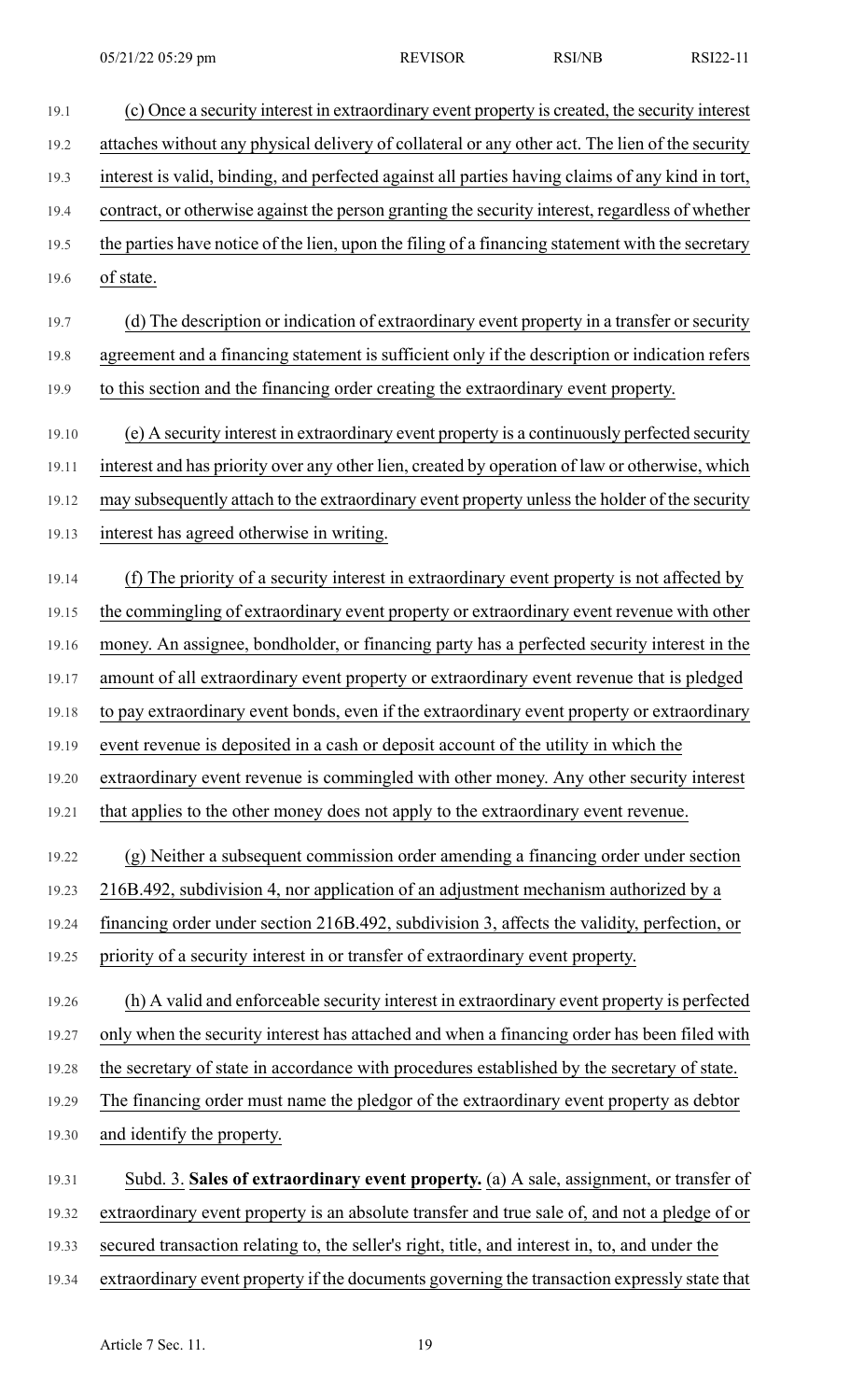| 20.1  | the transaction is a sale or other absolute transfer. A transfer of an interest in extraordinary |
|-------|--------------------------------------------------------------------------------------------------|
| 20.2  | event property may be created when:                                                              |
| 20.3  | (1) the financing order creating and describing the extraordinary event property is              |
| 20.4  | effective;                                                                                       |
| 20.5  | (2) the documents evidencing the transfer of the extraordinary event property are executed       |
| 20.6  | and delivered to the assignee; and                                                               |
|       |                                                                                                  |
| 20.7  | (3) value is received.                                                                           |
| 20.8  | (b) A transfer of an interest in extraordinary event property must be filed with the             |
| 20.9  | secretary of state against all third persons and perfected under sections 336.3-301 to           |
| 20.10 | 336.3-312, including any judicial lien or other lien creditors or any claims of the seller or    |
| 20.11 | creditors of the seller, other than creditors holding a prior security interest, ownership       |
| 20.12 | interest, or assignment in the extraordinary event property previously perfected under this      |
| 20.13 | subdivision or subdivision 2.                                                                    |
| 20.14 | (c) The characterization of a sale, assignment, or transfer as an absolute transfer and          |
| 20.15 | true sale, and the corresponding characterization of the property interest of the assignee, is   |
| 20.16 | not affected or impaired by:                                                                     |
| 20.17 | (1) commingling of extraordinary event revenue with other money;                                 |
| 20.18 | $(2)$ the retention by the seller of:                                                            |
| 20.19 | (i) a partial or residual interest, including an equity interest, in the extraordinary event     |
| 20.20 | property, whether direct or indirect, or whether subordinate or otherwise; or                    |
| 20.21 | (ii) the right to recover costs associated with taxes, franchise fees, or license fees imposed   |
| 20.22 | on the collection of extraordinary event revenue;                                                |
| 20.23 | (3) any recourse that the purchaser may have against the seller;                                 |
| 20.24 | (4) any indemnification rights, obligations, or repurchase rights made or provided by            |
| 20.25 | the seller;                                                                                      |
| 20.26 | (5) an obligation of the seller to collect extraordinary event revenues on behalf of an          |
| 20.27 | assignee;                                                                                        |
| 20.28 | (6) the treatment of the sale, assignment, or transfer for tax, financial reporting, or other    |
| 20.29 | purposes;                                                                                        |
| 20.30 | (7) any subsequent financing order amending a financing order under section 216B.492,            |
|       |                                                                                                  |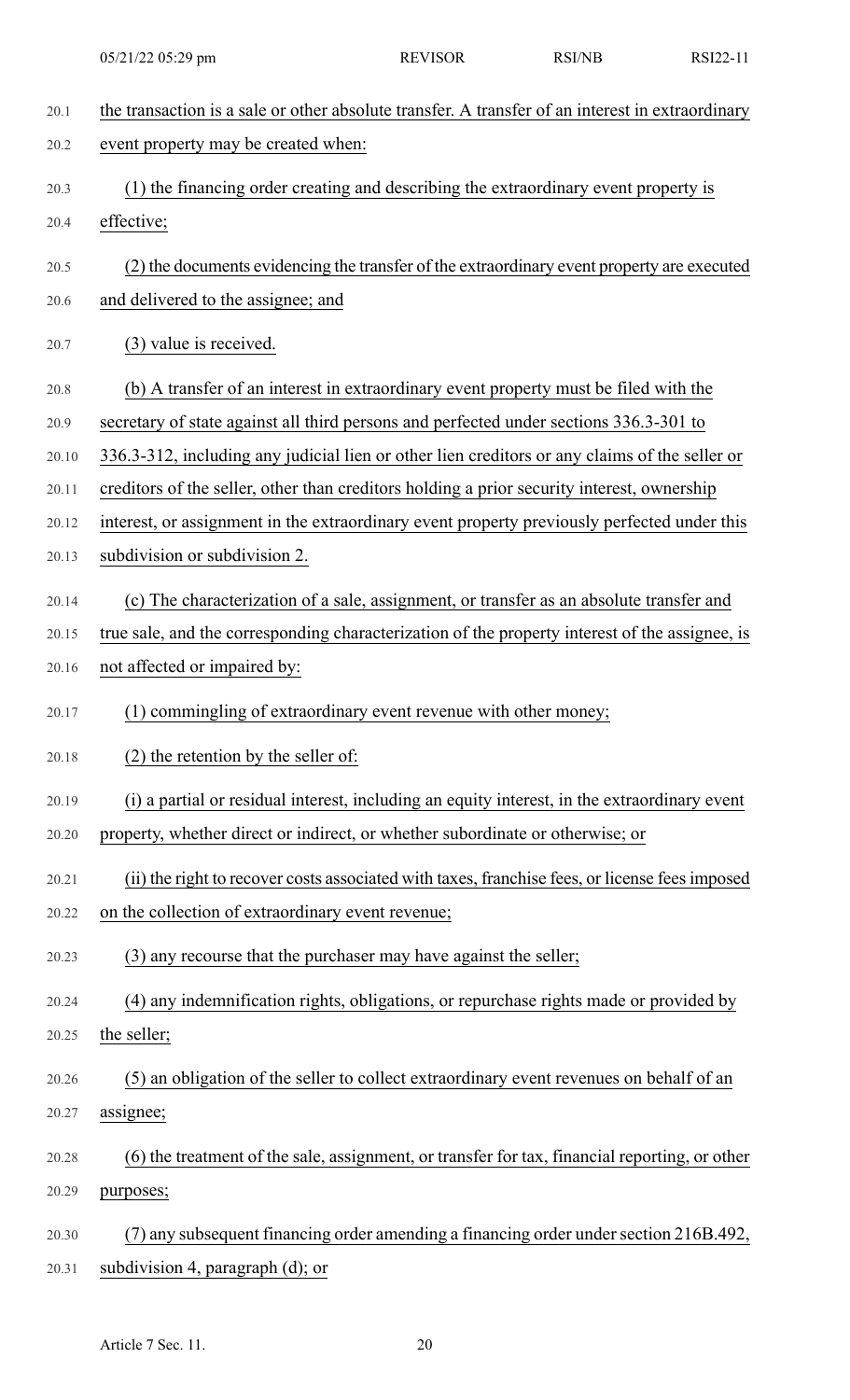| 21.1  | (8) any application of an adjustment mechanism under section 216B.492, subdivision              |
|-------|-------------------------------------------------------------------------------------------------|
| 21.2  | $3$ , paragraph (a), clause (6).                                                                |
| 21.3  | <b>EFFECTIVE DATE.</b> This section is effective the day following final enactment.             |
| 21.4  | Sec. 12. [216B.497] EXTRAORDINARY EVENT BONDS.                                                  |
| 21.5  | (a) Banks, trust companies, savings and loan associations, insurance companies, executors,      |
| 21.6  | administrators, guardians, trustees, and other fiduciaries may legally invest any money         |
| 21.7  | within the individual's or entity's control in extraordinary event bonds.                       |
| 21.8  | (b) Extraordinary event bonds issued under a financing order are not debt of or a pledge        |
| 21.9  | of the faith and credit or taxing power of the state, any agency of the state, or any political |
| 21.10 | subdivision. Holders of extraordinary event bonds may not have taxes levied by the state        |
| 21.11 | or a political subdivision in order to pay the principal or interest on extraordinary event     |
| 21.12 | bonds. The issuance of extraordinary event bonds does not directly, indirectly, or contingently |
| 21.13 | obligate the state or a political subdivision to levy any tax or make any appropriation to pay  |
| 21.14 | principal or interest on the extraordinary event bonds.                                         |
| 21.15 | (c) The state pledges to and agrees with holders of extraordinary event bonds, any              |
| 21.16 | assignee, and any financing parties that the state will not:                                    |
| 21.17 | (1) take or permit any action that impairs the value of extraordinary event property; or        |
| 21.18 | (2) reduce, alter, or impair extraordinary event charges that are imposed, collected, and       |
| 21.19 | remitted for the benefit of holders of extraordinary event bonds, any assignee, and any         |
| 21.20 | financing parties until any principal, interest, and redemption premium payable on              |
| 21.21 | extraordinary event bonds, all financing costs, and all amounts to be paid to an assignee or    |
| 21.22 | financing party under an ancillary agreement are paid in full.                                  |
| 21.23 | (d) A person who issues extraordinary event bonds may include the pledge specified in           |
| 21.24 | paragraph (c) in the extraordinary event bonds, ancillary agreements, and documentation         |
| 21.25 | related to the issuance and marketing of the extraordinary event bonds.                         |
| 21.26 | <b>EFFECTIVE DATE.</b> This section is effective the day following final enactment.             |
| 21.27 | Sec. 13. [216B.498] ASSIGNEE OF FINANCING PARTY NOT SUBJECT TO                                  |
| 21.28 | <b>COMMISSION REGULATION.</b>                                                                   |
| 21.29 | An assignee or financing party that is not already regulated by the commission does not         |
| 21.30 | become subject to commission regulation solely as a result of engaging in any transaction       |

21.31 authorized by or described in sections 216B.491 to 216B.499.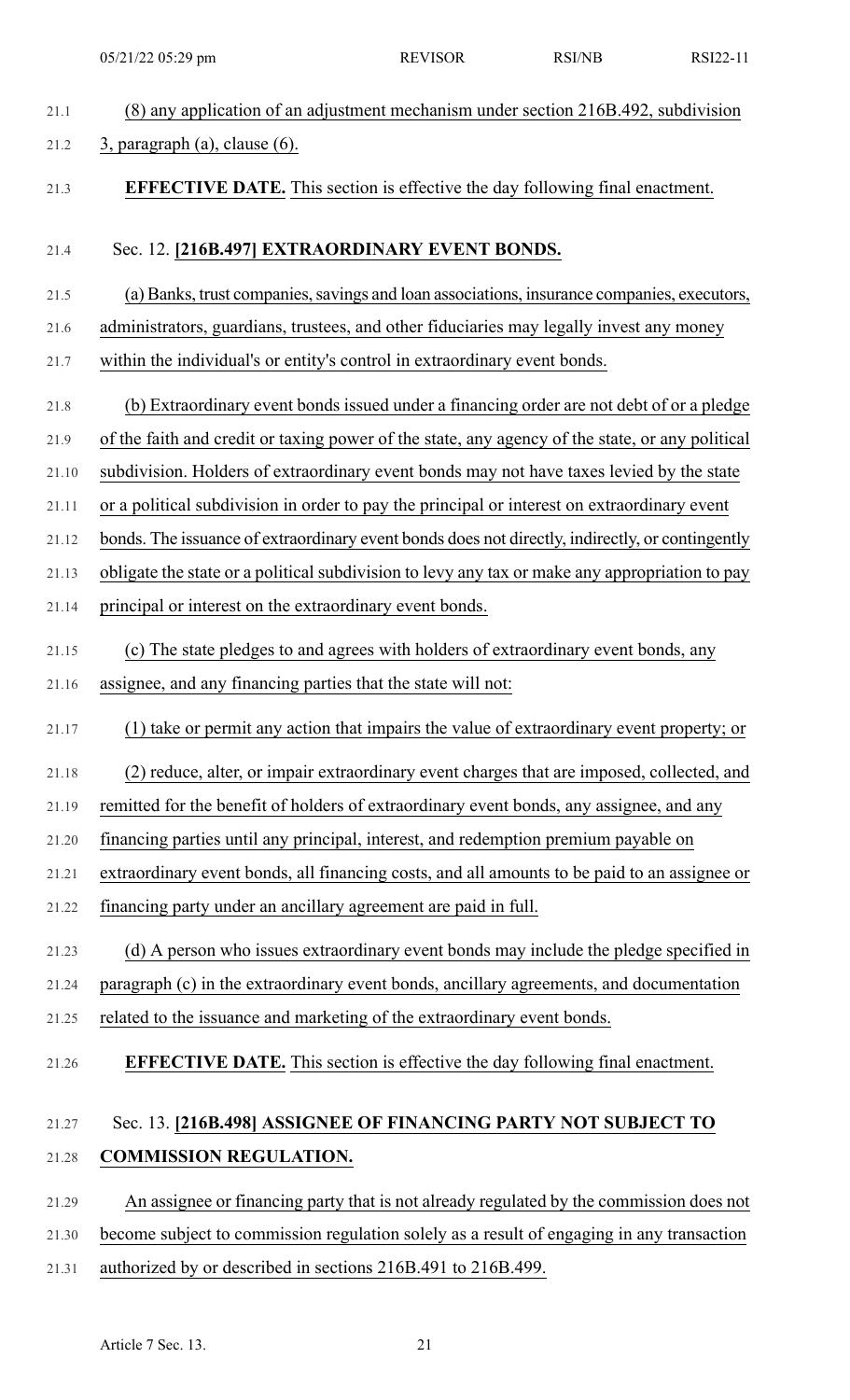| 22.1  | <b>EFFECTIVE DATE.</b> This section is effective the day following final enactment.             |
|-------|-------------------------------------------------------------------------------------------------|
| 22.2  | Sec. 14. [216B.499] EFFECT ON OTHER LAWS.                                                       |
| 22.3  | (a) If any provision of sections 216B.491 to 216B.499 conflicts with any other law              |
| 22.4  | regarding the attachment, assignment, perfection, effect of perfection, or priority of any      |
| 22.5  | security interest in or transfer of extraordinary event property, sections 216B.491 to 216B.499 |
| 22.6  | govern.                                                                                         |
| 22.7  | (b) Nothing in this section precludes a utility for which the commission has initially          |
| 22.8  | issued a financing order from applying to the commission for:                                   |
| 22.9  | (1) a subsequent financing order amending the financing order under section 216B.492,           |
| 22.10 | subdivision 4, paragraph (d); or                                                                |
| 22.11 | (2) approval to issue extraordinary event bonds to refund all or a portion of an outstanding    |
| 22.12 | series of extraordinary event bonds.                                                            |
| 22.13 | <b>EFFECTIVE DATE.</b> This section is effective the day following final enactment.             |
| 22.14 | Sec. 15. Minnesota Statutes 2020, section 216B.50, subdivision 1, is amended to read:           |
| 22.15 | Subdivision 1. Commission approval required. No public utility shall sell, acquire,             |
| 22.16 | lease, or rent any plant as an operating unit or system in this state for a total consideration |
| 22.17 | in excess of $$100,000$ \$1,000,000, or merge or consolidate with another public utility or     |
| 22.18 | transmission company operating in this state, without first being authorized so to do by the    |
| 22.19 | commission. Upon the filing of an application for the approval and consent of the               |
| 22.20 | commission, the commission shall investigate, with or without public hearing. The               |
| 22.21 | commission shall hold a public hearing, upon such notice as the commission may require.         |
| 22.22 | If the commission finds that the proposed action is consistent with the public interest, it     |
| 22.23 | shall give its consent and approval by order in writing. In reaching its determination, the     |
| 22.24 | commission shall take into consideration the reasonable value of the property, plant, or        |
| 22.25 | securities to be acquired or disposed of, or merged and consolidated.                           |
| 22.26 | This section does not apply to the purchase of property to replace or add to the plant of       |
| 22.27 | the public utility by construction.                                                             |
| 22.28 | Sec. 16. Minnesota Statutes 2020, section 216B.62, subdivision 8, is amended to read:           |
| 22.29 | Subd. 8. Audit investigation costs; account, appropriation. The audit investigation             |

22.30 account is created as a separate account in the special revenue fund in the state treasury. If 22.31 the commission, in a proceeding upon its own motion, on complaint, or upon an application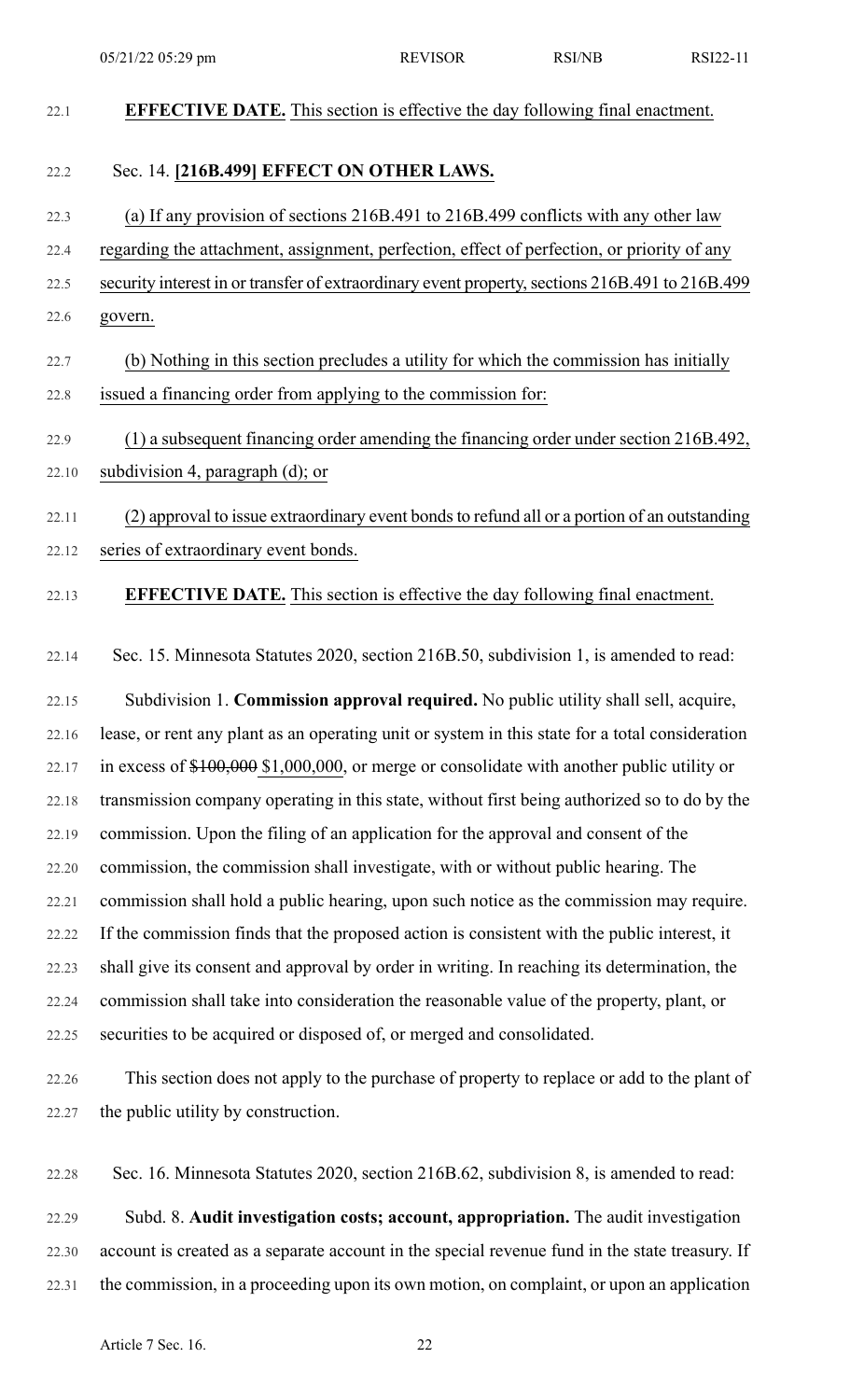23.1 to it, determines that it is necessary, in order to carry out its duties imposed under this chapter 23.2 or chapter 216, 216A, 216E, 216F, or 216G, to conduct an investigation or audit of any 23.3 public utility operations, practices, or policies requiring specialized technical professional 23.4 investigative services for the inquiry, the commission may seek or request the commissioner 23.5 of commerce to seek authority from the commissioner of management and budget to incur 23.6 costs reasonably attributable to the specialized services. If funding for the investigation or 23.7 audit is approved by the commissioner of management and budget, the commission shall 23.8 carry out the investigation or the commissioner of commerce shall carry out the investigation 23.9 in the manner directed by the commission, and the commission or commissioner, as 23.10 applicable, shall render separate bills to the public utility for the costs incurred for such 23.11 technical professional investigative services. The bill constitutes notice of the assessment 23.12 and demand for payment. The amount assessed must be paid by the public utility to the 23.13 commissioner of commerce within 30 days after the date of assessment. Money received 23.14 under this subdivision must be deposited in the state treasury and credited to the audit 23.15 investigation account, and is appropriated to the commissioner of commerce or the 23.16 commission, as applicable, for the purposes of this subdivision. An assessment made under 23.17 this subdivision for activities conducted under section 216B.494 does not count toward the 23.18 cap on assessments under this section.

23.19 Sec. 17. Minnesota Statutes 2020, section 216C.264, is amended by adding a subdivision 23.20 to read:

23.21 Subd. 1a. **Definitions.** (a) For purposes of this section, the following terms have the 23.22 meanings given.

23.23 (b) "Low-income conservation program" means a utility program that offers energy 23.24 conservation services to low-income households under sections 216B.2403, subdivision 5, 23.25 and 216B.241, subdivision 7.

23.26 (c) "Preweatherization measure" has the meaning given in section 216B.2402, subdivision 23.27 20.

- 23.28 (d) "Weatherization assistance program" means the federal program described in Code 23.29 of Federal Regulations, title 10, part 440 et seq., designed to assist low-income households 23.30 reduce energy use in a cost-effective manner.
- 23.31 (e) "Weatherization assistance services" meansthe energy conservation measuresinstalled 23.32 in households under the weatherization assistance program.
- 23.33 **EFFECTIVE DATE.** This section is effective the day following final enactment.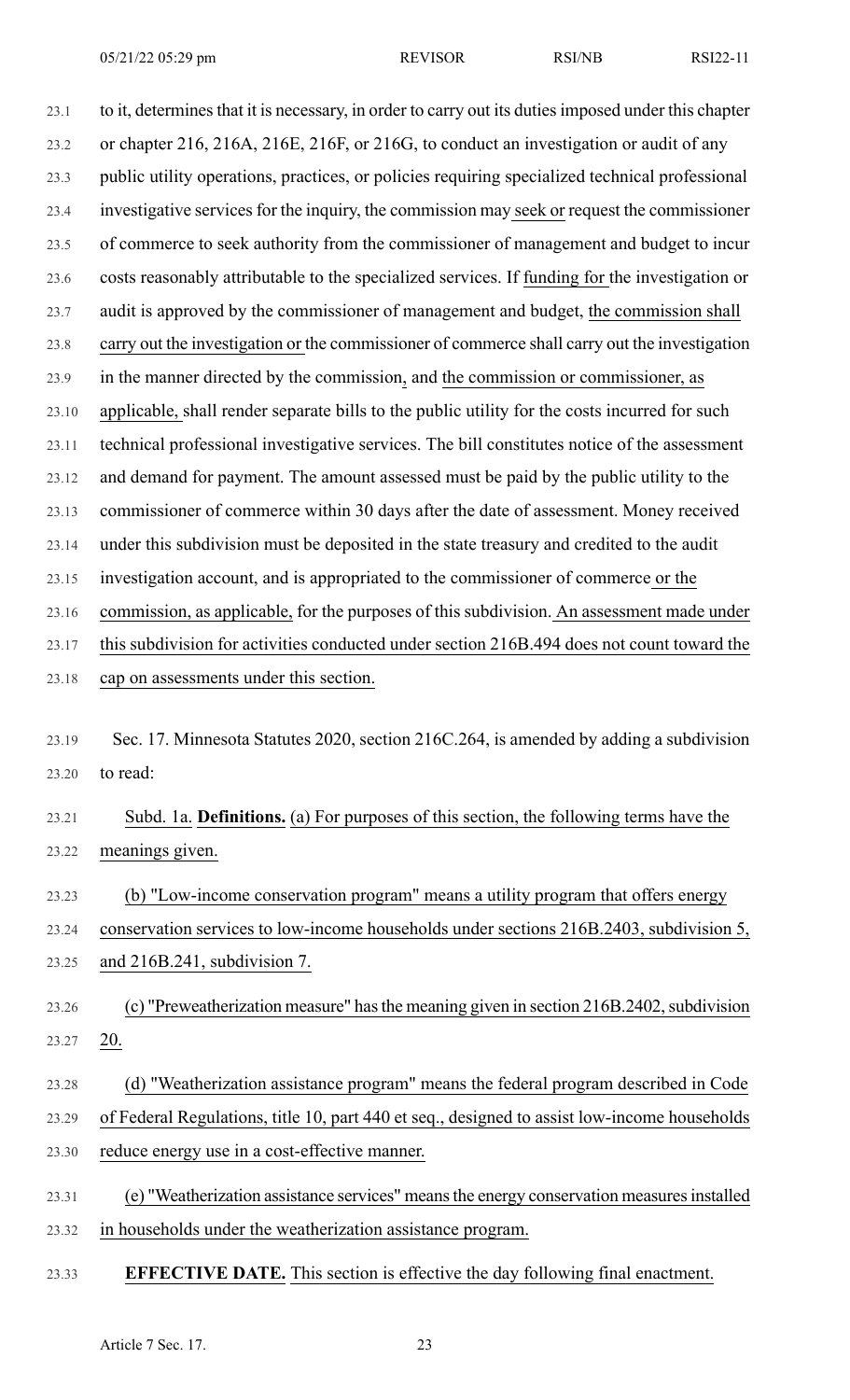| 24.1  | Sec. 18. Minnesota Statutes 2020, section 216C.264, subdivision 5, is amended to read:         |
|-------|------------------------------------------------------------------------------------------------|
| 24.2  | Subd. 5. Grant allocation. (a) The commissioner must distribute supplementary state            |
| 24.3  | grants in a manner consistent with the goal of producing the maximum number of weatherized     |
| 24.4  | units. Supplementary state grants are provided primarily for the payment of may be used:       |
| 24.5  | (1) to address physical deficiencies in a residence that increase heat loss, including         |
| 24.6  | deficiencies that prohibit the residence from being eligible to receive federal weatherization |
| 24.7  | assistance;                                                                                    |
| 24.8  | (2) to install eligible preweatherization measures established by the commissioner, as         |
| 24.9  | required under section 216B.241, subdivision 7, paragraph (g);                                 |
| 24.10 | (3) to increase the number of weatherized residences;                                          |
| 24.11 | (4) to conduct outreach activities to make income-eligible households aware of available       |
| 24.12 | weatherization services, to assist applicants in filling out applications for weatherization   |
| 24.13 | assistance, and to provide translation services where necessary;                               |
| 24.14 | (5) to enable projects in multifamily buildings to proceed even if the project cannot          |
| 24.15 | comply with the federal requirement that projects must be completed within the same federal    |
| 24.16 | fiscal year in which the project is begun;                                                     |
| 24.17 | (6) to expand weatherization training opportunities in existing and new training programs;     |
| 24.18 | (7) to pay additional labor costs for the federal weatherization program,; and                 |
| 24.19 | (8) as an incentive for the increased production of weatherized units.                         |
| 24.20 | (b) Criteria for the allocation of state grants to local agencies include existing local       |
| 24.21 | agency production levels, emergency needs, and the potential for maintaining or increasing     |
| 24.22 | acceptable levels of production in the area.                                                   |
| 24.23 | (c) An eligible local agency may receive advance funding for 90 days' production, but          |
| 24.24 | thereafter must receive grants solely on the basis of program criteria.                        |
| 24.25 | <b>EFFECTIVE DATE.</b> This section is effective the day following final enactment.            |
| 24.26 | Sec. 19. Minnesota Statutes 2020, section 216C.264, is amended by adding a subdivision         |
| 24.27 | to read:                                                                                       |
| 24.28 | Subd. 7. Supplemental weatherization assistance grants. The commissioner must                  |
| 24.29 | provide grants to weatherization service providers to address physical deficiencies and        |
| 24.30 | install weatherization and preweatherization measures in residential buildings occupied by     |
| 24.31 | eligible low-income households.                                                                |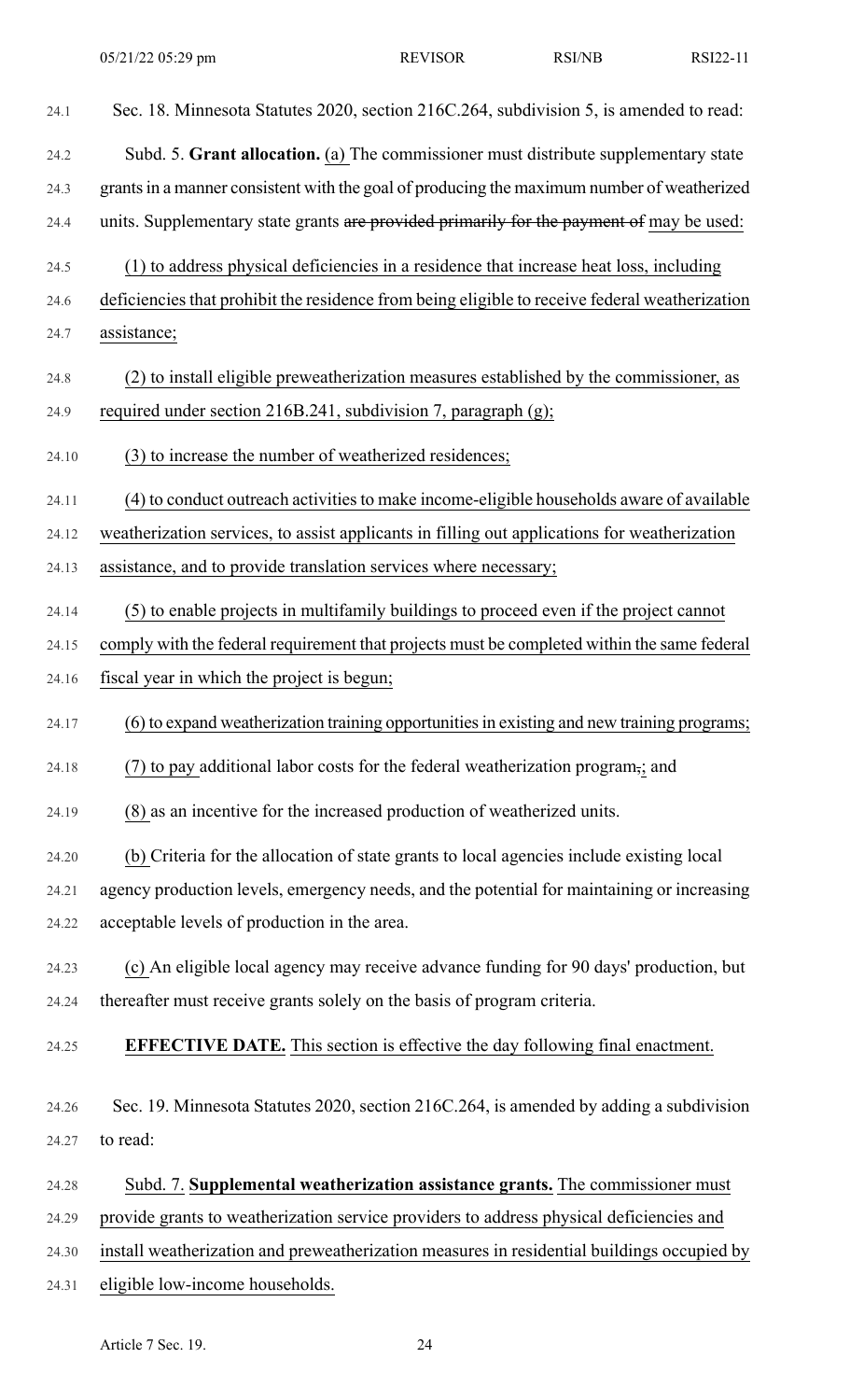| 25.1  | <b>EFFECTIVE DATE.</b> This section is effective the day following final enactment.                  |
|-------|------------------------------------------------------------------------------------------------------|
| 25.2  | Sec. 20. Minnesota Statutes 2020, section 216C.264, is amended by adding a subdivision               |
| 25.3  | to read:                                                                                             |
| 25.4  | Subd. 8. Training grants program. (a) The commissioner must establish a                              |
| 25.5  | weatherization training grant program to award grants through a competitive process to               |
| 25.6  | educational institutions, certified training centers, labor organizations, and nonprofits to         |
| 25.7  | assist with the costs associated with training and developing programs for careers in the            |
| 25.8  | weatherization industry.                                                                             |
| 25.9  | (b) In order to receive grant funds, a written application must be submitted to the                  |
| 25.10 | commissioner on a form developed by the commissioner.                                                |
| 25.11 | (c) When awarding grants under this subdivision, the commissioner must prioritize                    |
| 25.12 | applications that:                                                                                   |
| 25.13 | (1) provide the highest quality training to prepare for in-demand careers;                           |
| 25.14 | (2) train workers to provide weatherization services that meet federal Building                      |
| 25.15 | Performance Institute certification requirements or Standard Work Specification                      |
| 25.16 | requirements, as required by the program; and                                                        |
| 25.17 | (3) leverage nonstate funds or in-kind contributions.                                                |
| 25.18 | EFFECTIVE DATE. This section is effective the day following final enactment.                         |
| 25.19 | Sec. 21. Minnesota Statutes 2021 Supplement, section 216C.375, subdivision 1, is amended             |
| 25.20 | to read:                                                                                             |
| 25.21 | Subdivision 1. Definitions. (a) For the purposes of this section and section 216C.376,               |
| 25.22 | the following terms have the meanings given them.                                                    |
| 25.23 | (b) "Developer" means an entity that installs a solar energy system on a school building             |
| 25.24 | that has been awarded a grant under this section.                                                    |
| 25.25 | (c) "Photovoltaic device" has the meaning given in section 216C.06, subdivision 16.                  |
| 25.26 | (d) "School" means: (1) a school that operates as part of an independent or special school           |
| 25.27 | district; (2) a Tribal contract school; or $(2)$ (3) a state college or university that is under the |
| 25.28 | jurisdiction of the Board of Trustees of the Minnesota State Colleges and Universities.              |
| 25.29 | (e) "School district" means an independent or special school district.                               |
| 25.30 | (f) "Solar energy system" means photovoltaic or solar thermal devices.                               |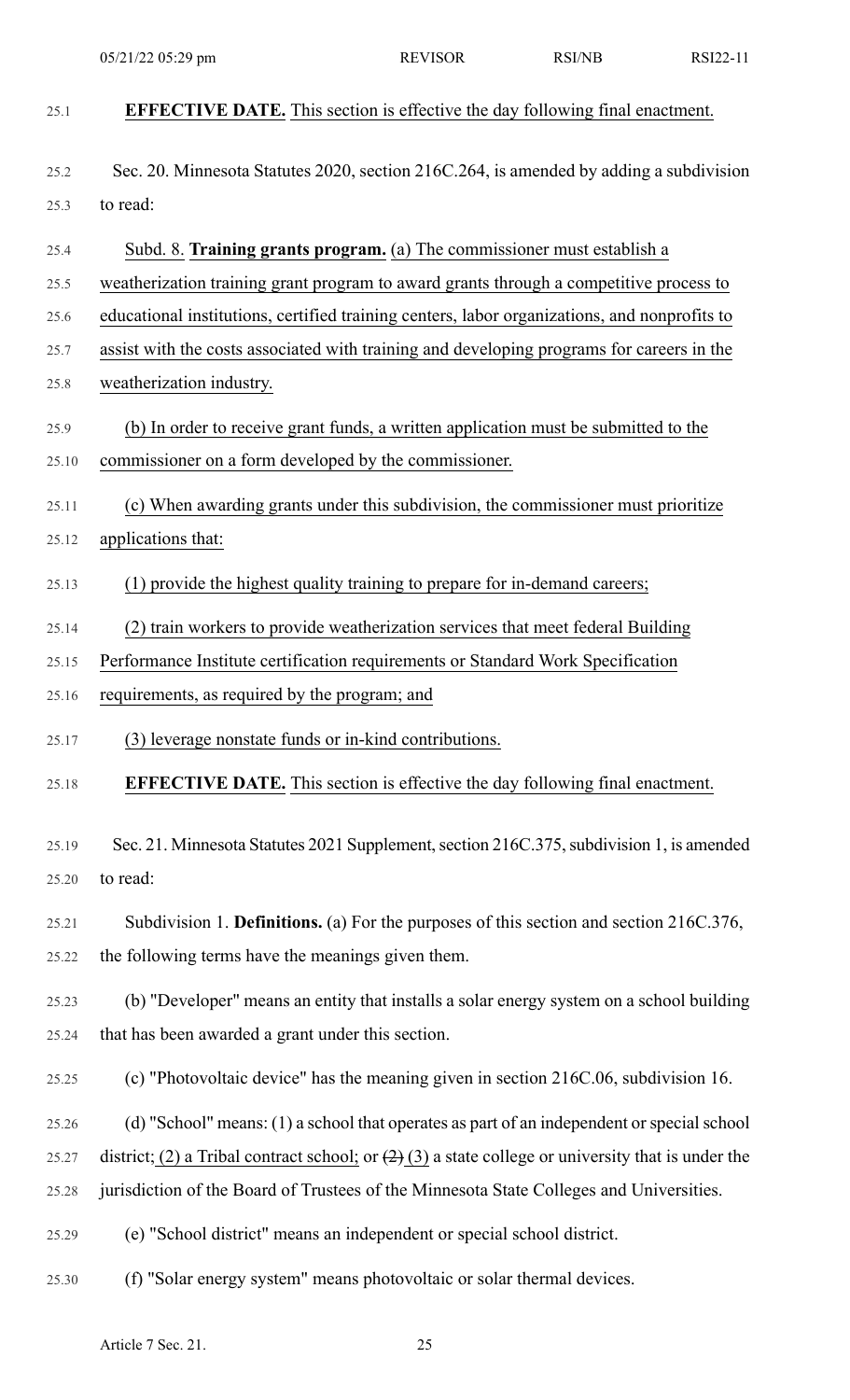26.1 (g) "Solar thermal" hasthe meaning given to "qualifying solar thermal project" in section 26.2 216B.2411, subdivision 2, paragraph (d).

26.3 (h) "State colleges and universities" has the meaning given in section 136F.01, subdivision 26.4 4.

26.5 Sec. 22. Minnesota Statutes 2021 Supplement, section 216C.376, subdivision 5, is amended 26.6 to read:

26.7 Subd. 5. **Program funding.** (a) In 2022, the public utility subject to section 116C.779 26.8 must withhold \$8,000,000 from the transfer made under section 116C.779, subdivision 1, 26.9 paragraph (e), to pay for assistance provided by the program under this section. In 2024, 26.10 the amount that must be withheld is \$8,000,000. The money withheld under this paragraph 26.11 must be used to pay for financial assistance awarded under this section and the costs to 26.12 administer this section. Any money that remains unexpended on June 30, 2027, five years 26.13 after the money is withheld cancels to the renewable development account.

26.14 (b) The renewable energy credits associated with the electricity generated by a solar 26.15 energy system installed under this section are the property of the public utility that is subject 26.16 to this section for the life of the system, regardless of the duration of the financial assistance 26.17 provided by the public utility under this section.

#### 26.18 Sec. 23. **[216C.391] STATE ENERGY COMPETITIVENESS ACCOUNT.**

- 26.19 Subdivision 1. **State energy competitiveness account.** The state energy competitiveness 26.20 account is created in the special revenue fund of the state treasury. Money in the account 26.21 is available until June 30, 2028, and is appropriated to the commissioner for the purposes 26.22 specified in this section. The commissioner is the fiscal agent and must manage the account.
- 26.23 Subd. 2. **Use of funds; purpose.** Money in the state energy competitiveness account 26.24 must be used only to:
- 26.25 (1) meet match requirements for federal funds provided to the state by the United States 26.26 Department of Energy or other federal entity;
- 26.27 (2) meet match requirements to increase competitiveness to capture federally designated, 26.28 energy-related formula or competitive funds; and
- 26.29 (3) award grants to eligible entities under subdivision 3.
- 26.30 Subd. 3. **Grantsto eligible entities.** The commissioner may award state grantsto eligible 26.31 entities, as defined by the federal funding source, with priority given in the following order: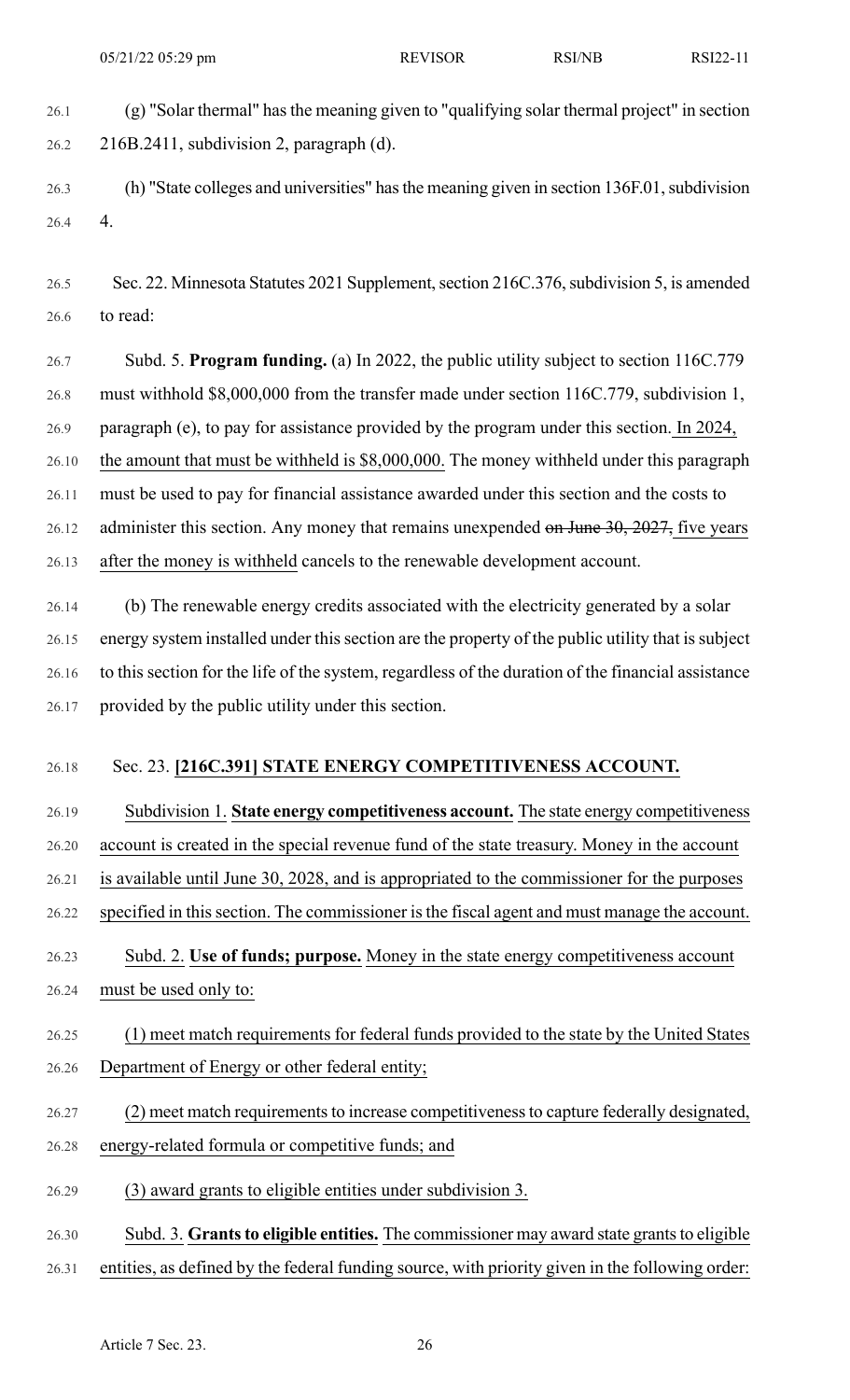| 27.1  | (1) federal formula funds directed to the state that require a match;                        |
|-------|----------------------------------------------------------------------------------------------|
| 27.2  | (2) federal formula funds directed to local units of government and Tribal governments       |
| 27.3  | that require a match;                                                                        |
| 27.4  | (3) federal formula funds directed to institutions of higher education that require a match; |
| 27.5  | (4) federal formula or competitive funds for which state funds allow utilities or businesses |
| 27.6  | to competitively pursue funding; and                                                         |
| 27.7  | (5) all other competitive or formula grant opportunities for which state funds enhance       |
| 27.8  | or enable leveraging federal funds.                                                          |
| 27.9  | Subd. 4. Administration. The commissioner must develop applications and procedures           |
| 27.10 | to implement this section.                                                                   |
| 27.11 | Subd. 5. Legislative oversight. (a) Within ten days after the commissioner begins a          |
| 27.12 | process to allocate funds for a grant application from the state energy competitiveness      |
| 27.13 | account under this section, the commissioner must notify the Legislative Advisory            |
| 27.14 | Commission established under section 3.30 that money has been allocated to a grant           |
| 27.15 | application. The notification must include the total amount of the allocation, the purpose   |
| 27.16 | of the proposed expenditure, the time period of the proposed expenditure, and the balance    |
| 27.17 | of unallocated money under this section remaining after the allocation specified in the      |
| 27.18 | notification.                                                                                |
| 27.19 | (b) Once the commissioner of commerce has submitted the notification required under          |
| 27.20 | paragraph (a), the commissioner may allocate funds in the state energy competitiveness       |
| 27.21 | account for a grant application submitted under this section. For the purposes of federal    |
| 27.22 | review and evaluation criteria, allocated money is appropriated and committed to the uses    |
| 27.23 | specified in the notification submitted under paragraph (a). Once allocated, money under     |
| 27.24 | this section is unavailable for reallocation to other application match requirements unless  |
| 27.25 | the commissioner receives formal notice that an application is no longer under consideration |
| 27.26 | or withdraws an application.                                                                 |
| 27.27 | (c) Money in the state energy competitiveness account is only available to meet federal      |
| 27.28 | match requirements under subdivision 2 or 3 once the notice of allocation is submitted for   |
| 27.29 | review by the Legislative Advisory Commission and the provisions of section 3.3005,          |
| 27.30 | subdivision 2 or 6, have been satisfied.                                                     |
| 27.31 | (d) The requirements of paragraph (c) do not apply to federal funds that do not pass         |

27.32 through the state treasury.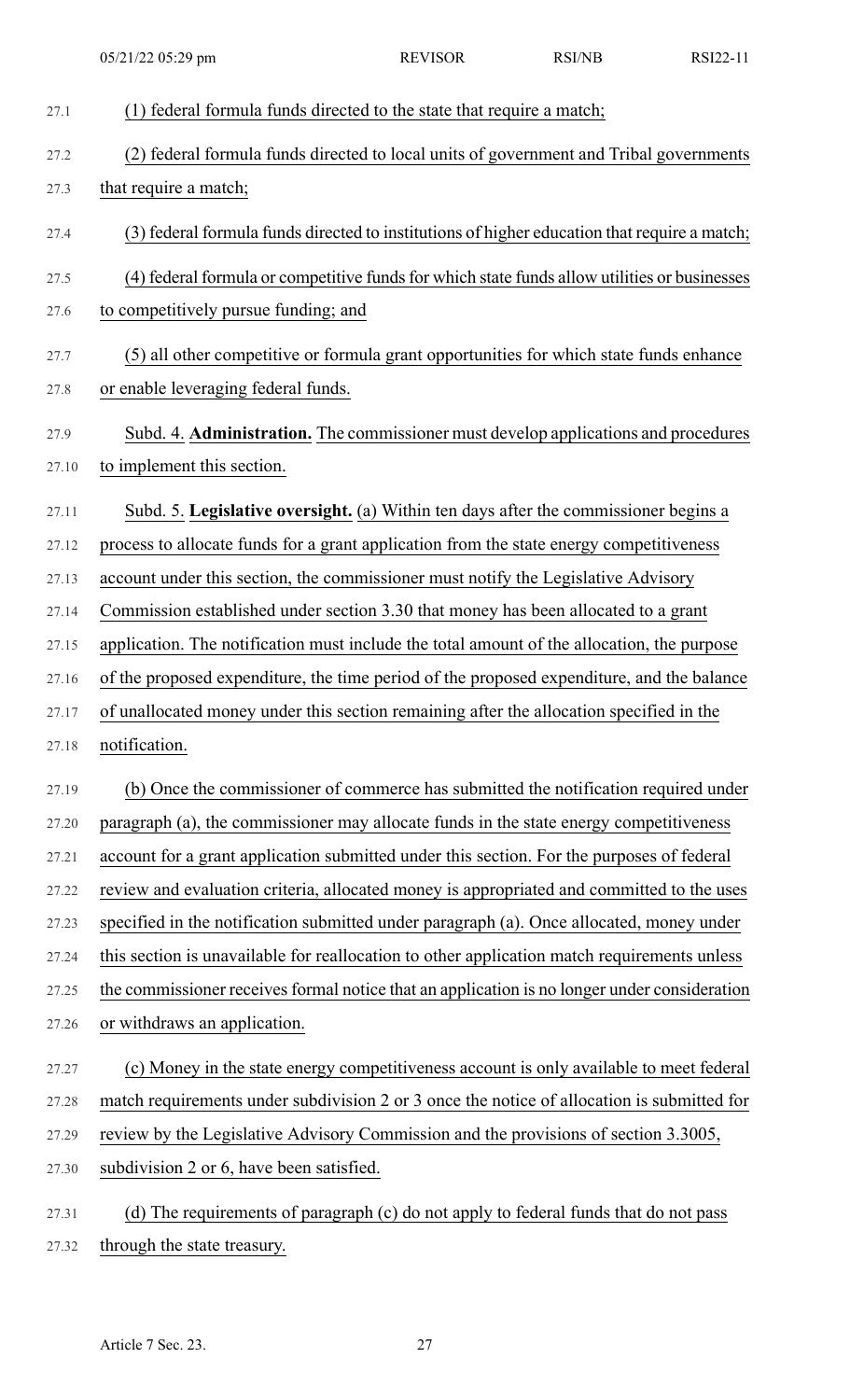| 28.1  | Subd. 6. Report. By February 15, beginning in 2023 and each year thereafter until 2028         |
|-------|------------------------------------------------------------------------------------------------|
| 28.2  | or until all money in the state energy competitiveness account has been expended, the          |
| 28.3  | commissioner must submit a report to the chairs and ranking minority members of the            |
| 28.4  | legislative committees with jurisdiction over energy. The report must identify:                |
| 28.5  | (1) the number of grants and amounts awarded under this section during the previous            |
| 28.6  | year;                                                                                          |
| 28.7  | (2) the unobligated balance of the state energy competitiveness account;                       |
| 28.8  | (3) programmatic changes recommended to enhance Minnesota's competitiveness in                 |
| 28.9  | vying for federal funds;                                                                       |
| 28.10 | (4) anticipated expenditures on additional funding opportunities or activities; and            |
| 28.11 | (5) the amount and purpose of federal money received pursuant to the availability of           |
| 28.12 | matching money under this section.                                                             |
| 28.13 | <b>EFFECTIVE DATE.</b> This section is effective the day following final enactment and         |
| 28.14 | expires October 1, 2028.                                                                       |
|       |                                                                                                |
| 28.15 | Sec. 24. Minnesota Statutes 2020, section 216C.435, subdivision 8, is amended to read:         |
|       |                                                                                                |
| 28.16 | Subd. 8. Qualifying commercial real property. "Qualifying commercial real property"            |
| 28.17 | means a multifamily residential dwelling, or a commercial or industrial building, or farmland, |
| 28.18 | as defined in section 216C.436, subdivision 1b, that the implementing entity has determined,   |
| 28.19 | after review of an energy audit or, renewable energy system feasibility study, or agronomic    |
| 28.20 | assessment, as defined in section 216C.436, subdivision 1b, can be benefited by benefit        |
| 28.21 | from the installation of cost-effective energy improvements or land and water improvements,    |
| 28.22 | as defined in section 216C.436, subdivision 1b. Qualifying commercial real property includes   |
| 28.23 | new construction.                                                                              |
|       |                                                                                                |
| 28.24 | Sec. 25. Minnesota Statutes 2020, section 216C.436, is amended by adding a subdivision         |
| 28.25 | to read:                                                                                       |
| 28.26 | Subd. 1b. Definitions. (a) For the purposes of this section, the following terms have the      |
| 28.27 | meanings given.                                                                                |
| 28.28 | (b) "Agronomic assessment" means a study by an independent third party that assesses           |
| 28.29 | the environmental impacts of proposed land and water improvements on farmland.                 |
| 28.30 | (c) "Farmland" means land classified as 2a, 2b, or 2c for property tax purposes under          |
| 28.31 | section 273.13, subdivision 23.                                                                |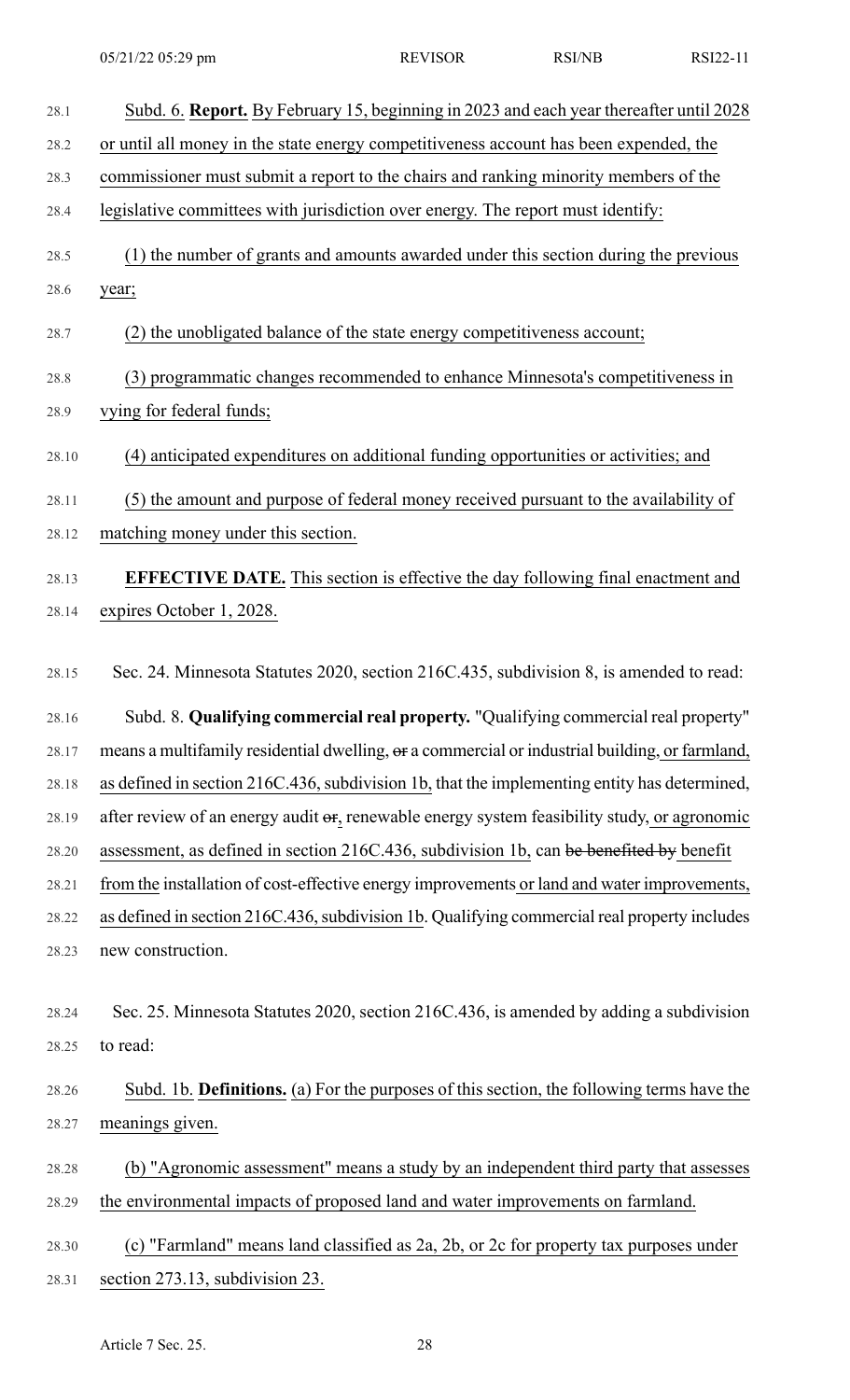| 29.1  | (d) "Land and water improvement" means:                                                        |
|-------|------------------------------------------------------------------------------------------------|
| 29.2  | (1) an improvement to farmland that:                                                           |
| 29.3  | $(i)$ is permanent;                                                                            |
| 29.4  | (ii) results in improved agricultural profitability or resiliency;                             |
| 29.5  | (iii) reduces the environmental impact of agricultural production; and                         |
| 29.6  | (iv) if the improvement affects drainage, complies with the most recent versions of the        |
| 29.7  | applicable following conservation practice standards issued by the United States Department    |
| 29.8  | of Agriculture's Natural Resources Conservation Service: Drainage Water Management             |
| 29.9  | (Code 554), Saturated Buffer (Code 604), Denitrifying Bioreactor (Code 605), and               |
| 29.10 | Constructed Wetland (Code 656); or                                                             |
| 29.11 | (2) water conservation and quality measures, which include permanently affixed                 |
| 29.12 | equipment, appliances, or improvements that reduce a property's water consumption or that      |
| 29.13 | enable water to be managed more efficiently.                                                   |
| 29.14 | (e) "Resiliency" means the ability of farmland to maintain and enhance profitability,          |
| 29.15 | soil health, and water quality.                                                                |
| 29.16 | Sec. 26. Minnesota Statutes 2020, section 216C.436, subdivision 2, is amended to read:         |
| 29.17 | Subd. 2. Program requirements. A commercial PACE loan program must:                            |
| 29.18 | (1) impose requirements and conditions on financing arrangements to ensure timely              |
| 29.19 | repayment;                                                                                     |
| 29.20 | (2) require an energy audit $\sigma$ , renewable energy system feasibility study, or agronomic |
| 29.21 | or soil health assessment to be conducted on the qualifying commercial real property and       |
| 29.22 | reviewed by the implementing entity prior to approval of the financing;                        |
| 29.23 | (3) require the inspection of all installations and a performance verification of at least     |
| 29.24 | ten percent of the cost-effective energy improvements or land and water improvements           |
| 29.25 | financed by the program;                                                                       |
| 29.26 | (4) not prohibit the financing of all cost-effective energy improvements or land and           |
| 29.27 | water improvements not otherwise prohibited by this section;                                   |
| 29.28 | (5) require that all cost-effective energy improvements or land and water improvements         |
| 29.29 | be made to a qualifying commercial real property prior to, or in conjunction with, an          |
| 29.30 | applicant's repayment of financing for cost-effective energy improvements or land and water    |
| 29.31 | improvements for that property;                                                                |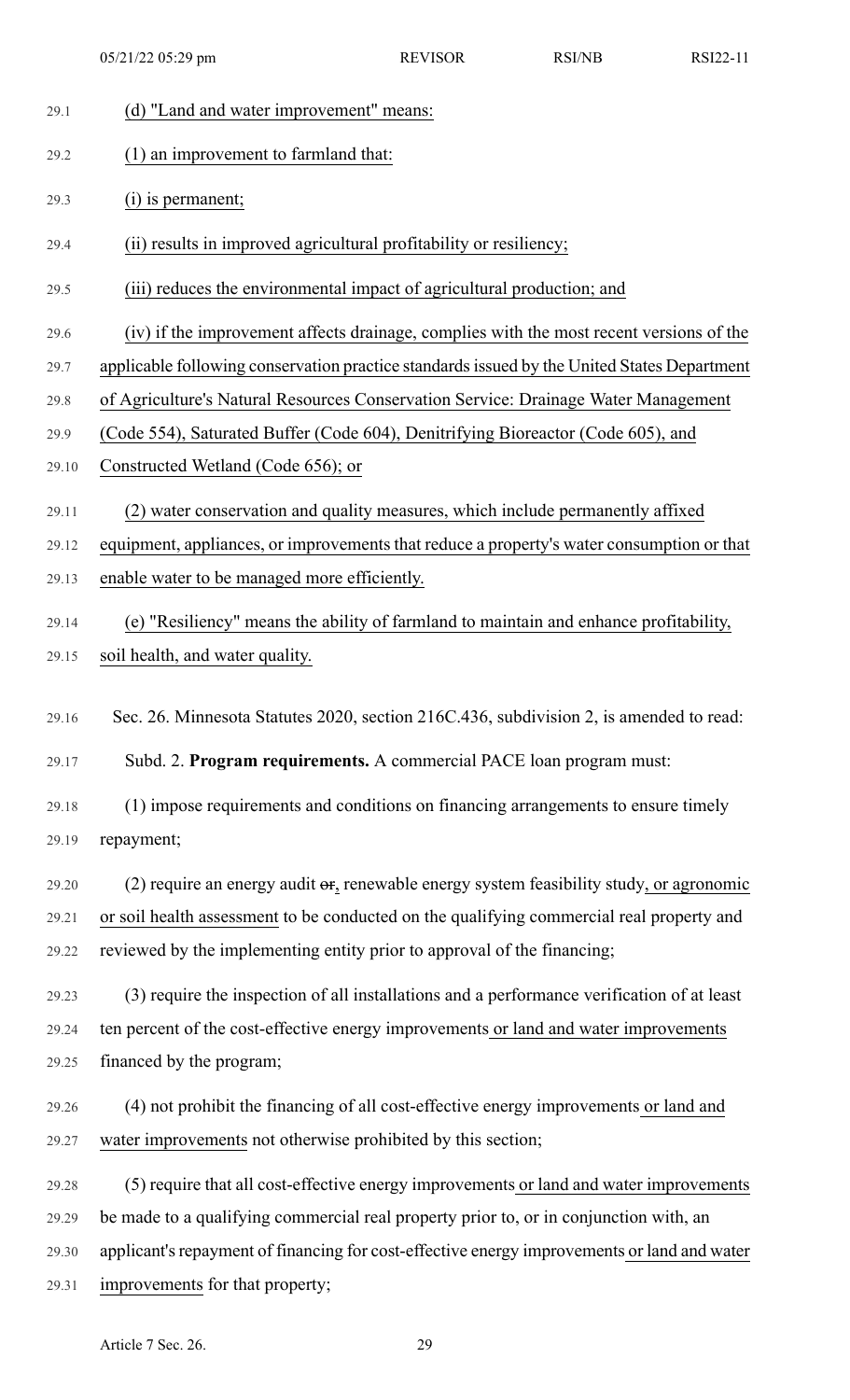30.1 (6) have cost-effective energy improvements or land and water improvements financed 30.2 by the program performed by a licensed contractor as required by chapter 326B or other 30.3 law or ordinance; 30.4 (7) require disclosures in the loan document to borrowers by the implementing entity 30.5 of: (i) the risks involved in borrowing, including the risk of foreclosure if a tax delinquency 30.6 results from a default; and (ii) all the terms and conditions of the commercial PACE loan 30.7 and the installation of cost-effective energy improvements or land and water improvements, 30.8 including the interest rate being charged on the loan; 30.9 (8) provide financing only to those who demonstrate an ability to repay; 30.10 (9) not provide financing for a qualifying commercial real property in which the owner 30.11 is not current on mortgage or real property tax payments; 30.12 (10) require a petition to the implementing entity by all owners of the qualifying 30.13 commercial real property requesting collections of repayments as a special assessment under 30.14 section 429.101; 30.15 (11) provide that payments and assessments are not accelerated due to a default and that

- 30.16 a tax delinquency exists only for assessments not paid when due; and
- 30.17 (12) require that liability for special assessments related to the financing runs with the 30.18 qualifying commercial real property.; and
- 30.19 (13) prior to financing any improvements to or imposing any assessment upon qualifying

30.20 commercial real property, require notice to and written consent from the mortgage lender

30.21 of any mortgage encumbering or otherwise secured by the qualifying commercial real

30.22 property.

30.23 Sec. 27. Minnesota Statutes 2020, section 237.55, is amended to read:

### 30.24 **237.55 ANNUAL REPORT ON TELECOMMUNICATIONS ACCESS.**

30.25 The commissioner of commerce must prepare a report for presentation to the Public

- 30.26 Utilities Commission by January March 31 of each year. Each report must review the
- 30.27 accessibility of telecommunications services to persons who have communication disabilities,
- 30.28 describe services provided, account for annual revenues and expenditures for each aspect
- 30.29 of the fund to date, and include predicted program future operation.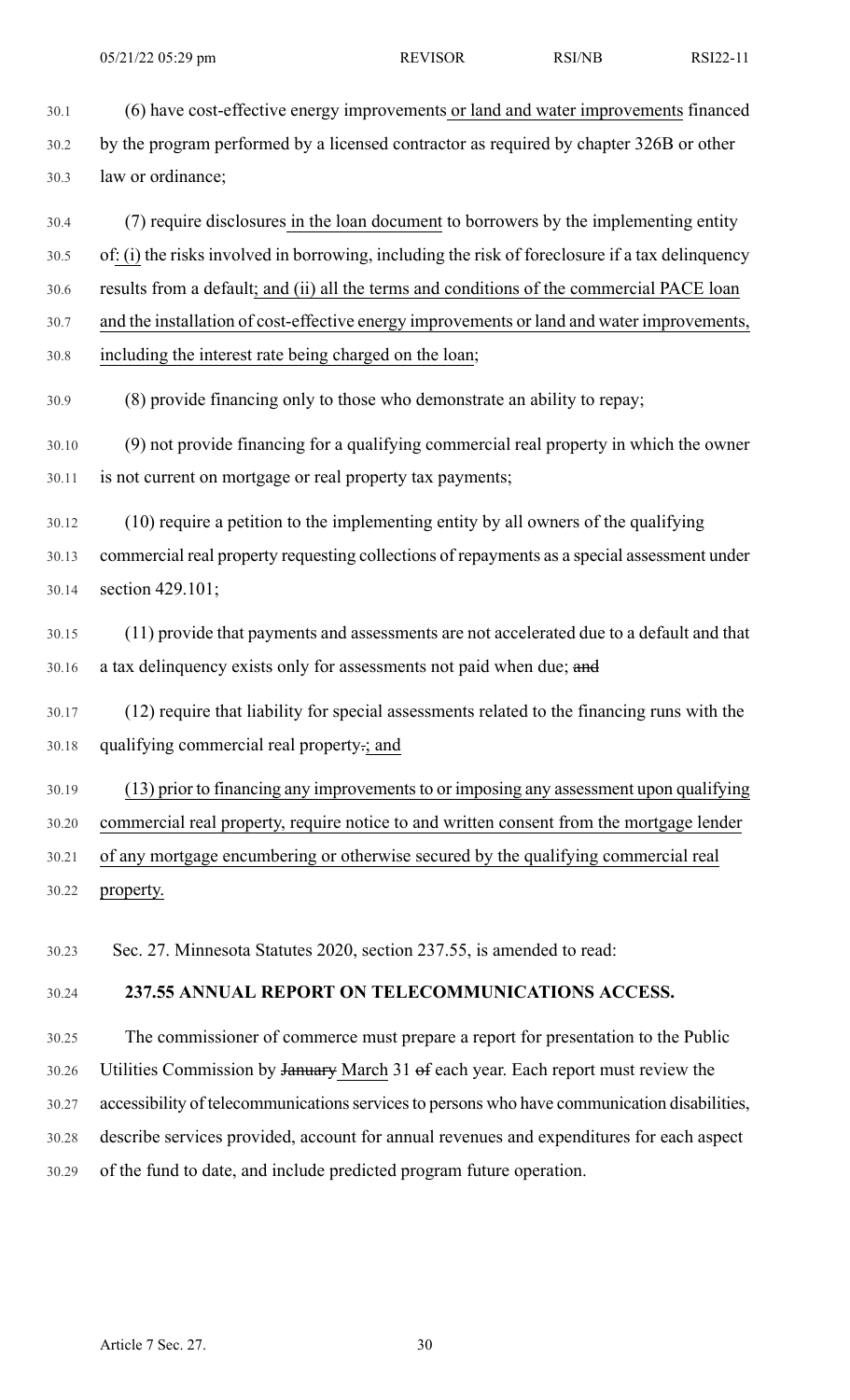| 31.1  | Sec. 28. DECOMMISSIONING AND DEMOLITION PLAN FOR COAL-FIRED                                         |
|-------|-----------------------------------------------------------------------------------------------------|
| 31.2  | PLANT.                                                                                              |
| 31.3  | (a) As a part of the next resource plan filing under Minnesota Statutes, section 216B.2422,         |
| 31.4  | subdivision 2, but no later than December 31, 2025, the public utility that owns an electric        |
| 31.5  | generation facility that is powered by coal, scheduled for retirement in 2028, and located          |
| 31.6  | within the St. Croix National Scenic Riverway must provide, to the extent known, the public         |
| 31.7  | utility's plan and a detailed timeline to decommission and demolish the electric generation         |
| 31.8  | facility and remediate pollution at the electric generation facility site.                          |
| 31.9  | (b) The public utility must also provide a copy of the plan and timeline to the governing           |
| 31.10 | body of the municipality where the electric generation facility is located on the same date         |
| 31.11 | the plan and timeline are submitted to the Public Utilities Commission.                             |
| 31.12 | (c) If a resource plan is not filed or required before December 31, 2025, the plan and              |
| 31.13 | timeline must be submitted to the Public Utilities Commission and the municipality as a             |
| 31.14 | separate filing by December 31, 2025.                                                               |
| 31.15 | <b>EFFECTIVE DATE.</b> This section is effective the day following final enactment.                 |
|       |                                                                                                     |
| 31.16 | Sec. 29. TRIBAL ADVOCACY COUNCIL ON ENERGY; DEPARTMENT OF                                           |
| 31.17 | <b>COMMERCE SUPPORT.</b>                                                                            |
| 31.18 | (a) The Department of Commerce may provide technical support and subject matter                     |
| 31.19 | expertise to assist and help facilitate any efforts taken by the 11 federally recognized Indian     |
| 31.20 | tribes in Minnesota to establish a tribal advocacy council on energy.                               |
| 31.21 | (b) When providing support to a tribal advocacy council on energy, the Department of                |
| 31.22 | Commerce may assist the council to:                                                                 |
| 31.23 | (1) assess and evaluate common tribal energy issues, including (i) identifying and                  |
| 31.24 | prioritizing energy issues, (ii) facilitating idea sharing between the tribes to generate solutions |
| 31.25 | to energy issues, and (iii) assisting decision making with respect to resolving energy issues;      |
| 31.26 | (2) develop new statewide energy policies or proposed legislation, including (i) organizing         |
| 31.27 | stakeholder meetings, (ii) gathering input and other relevant information, (iii) assisting with     |
| 31.28 | policy proposal development, evaluation, and decision making, and (iv) helping facilitate           |
| 31.29 | actions taken to submit, and obtain approval for or have enacted, policies or legislation           |
| 31.30 | approved by the council;                                                                            |
| 31.31 | (3) make efforts to raise awareness and provide educational opportunities with respect              |

31.32 to tribal energy issues by (i) identifying information resources, (ii) gathering feedback on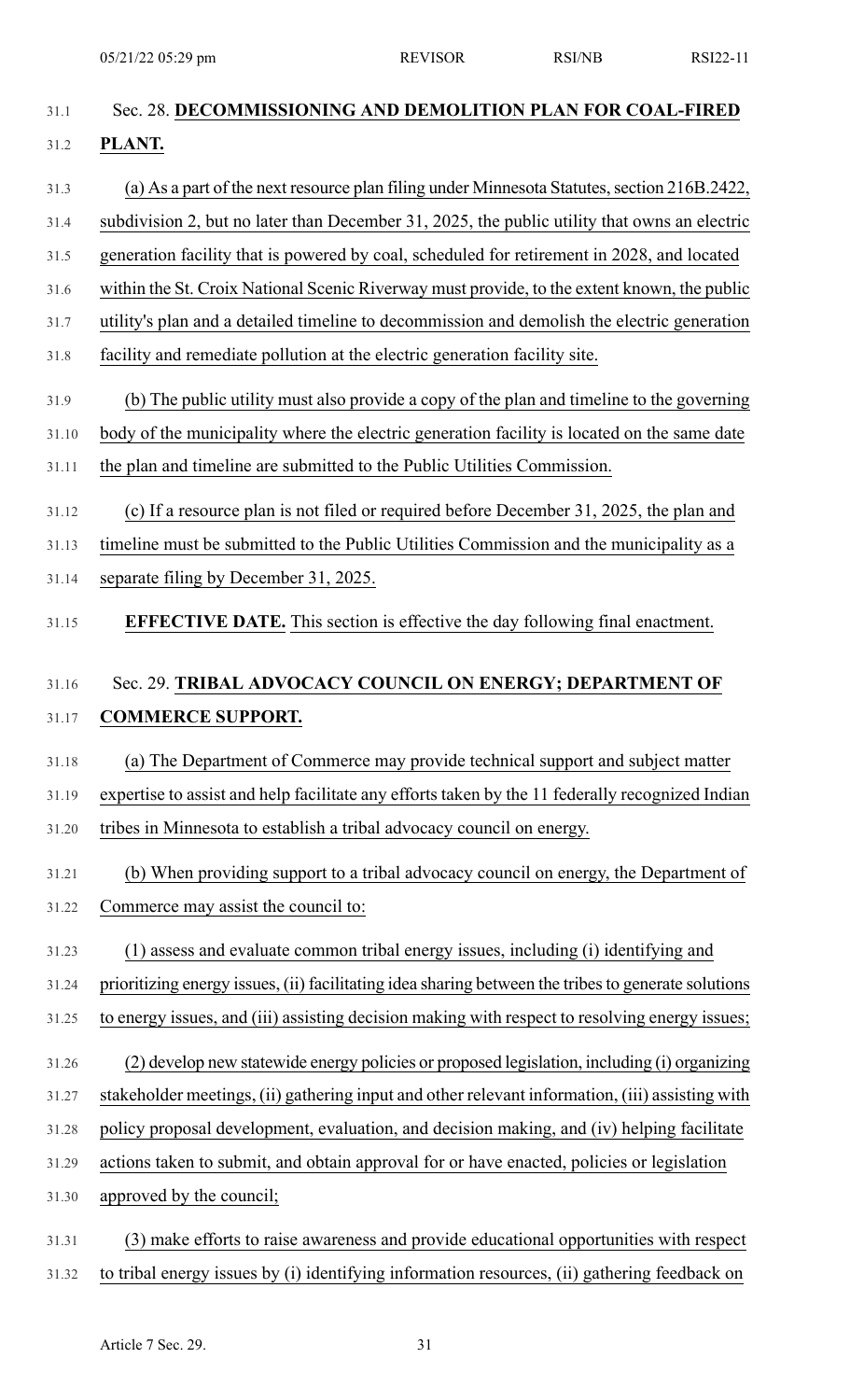| 32.1  | issues and topics the council identifies as areas of interest, and (iii) identifying topics for  |
|-------|--------------------------------------------------------------------------------------------------|
| 32.2  | educational forums and helping facilitate the forum process; and                                 |
| 32.3  | (4) identify, evaluate, and disseminate successful energy-related practices, and develop         |
| 32.4  | mechanisms or opportunities to implement the successful practices.                               |
| 32.5  | (c) Nothing in this section requires or otherwise obligates the 11 federally recognized          |
| 32.6  | Indian tribes in Minnesota to establish a tribal advocacy council on energy, nor does it         |
| 32.7  | require or obligate any one of the 11 federally recognized Indian tribes in Minnesota to         |
| 32.8  | participate in or implement a decision or support an effort made by an established tribal        |
| 32.9  | advocacy council on energy.                                                                      |
| 32.10 | (d) Any support provided by the Department of Commerce to a tribal advocacy council              |
| 32.11 | on energy under this section may be provided only upon request of the council and is limited     |
| 32.12 | to issues and areas where the Department of Commerce's expertise and assistance is               |
| 32.13 | requested.                                                                                       |
| 32.14 | Sec. 30. ENERGY APPROPRIATIONS; GENERAL FUND.                                                    |
| 32.15 | Subdivision 1. Solar for schools. \$4,150,000 in fiscal year 2023 is appropriated from           |
| 32.16 | the general fund to the commissioner of commerce for grants under the solar for schools          |
| 32.17 | program established under Minnesota Statutes, section 216C.375. This appropriation must          |
| 32.18 | be expended on schools located outside the electric service territory of the public utility that |
| 32.19 | is subject to Minnesota Statutes, section 116C.779. This appropriation is available until        |
| 32.20 | June 30, 2025. The base amount for the appropriation under this subdivision in fiscal year       |
| 32.21 | 2024 is \$3,800,000. The base amount for the appropriation under this subdivision in fiscal      |
| 32.22 | year 2025 is \$0.                                                                                |
| 32.23 | Subd. 2. Supplemental state weatherization grants. (a) \$2,350,000 in fiscal year 2023           |
| 32.24 | is appropriated from the general fund to the commissioner of commerce for supplemental           |
| 32.25 | state weatherization assistance grants under Minnesota Statutes, section 216C.264,               |
| 32.26 | subdivision 7. This appropriation is available until June 30, 2027. This is a onetime            |
| 32.27 | appropriation. The base for the appropriation under this subdivision in fiscal year 2024 is      |
| 32.28 | \$5,000,000. The base for the appropriation under this subdivision in fiscal year 2025 is        |
| 32.29 | \$9,000,000.                                                                                     |
| 32.30 | (b) Ten percent of the appropriation under paragraph (a) is allocated to training grants         |
| 32.31 | under Minnesota Statutes, section 216C.264, subdivision 8. Up to ten percent of the              |
| 32.32 | appropriation under paragraph (a) may be used to supplement utility spending on                  |
| 32.33 | preweatherization measures as part of a low-income conservation program, as defined under        |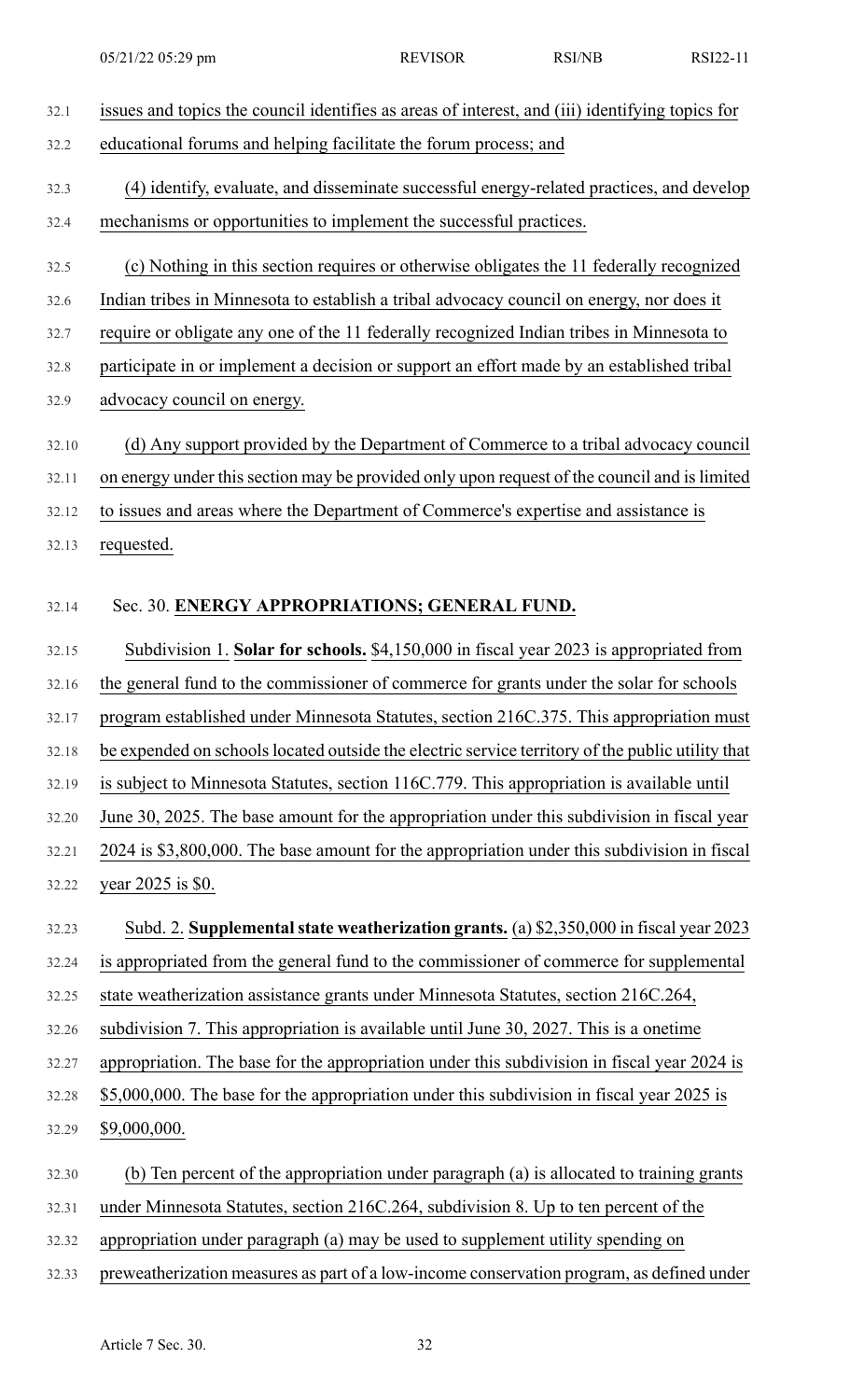- 33.1 Minnesota Statutes, section 216C.264, subdivision 1a. No more than one percent of the 33.2 appropriation under paragraph (a) may be used for weatherization course development. 33.3 Subd. 3. **Infrastructure Investment and Jobs Act.** \$1,370,000 in fiscal year 2023 is 33.4 appropriated from the general fund to the commissioner of commerce for the following 33.5 activities related to the state energy competitiveness account under Minnesota Statutes, 33.6 section 216C.391, and Public Law 117-58, the Infrastructure Investment and Jobs Act (IIJA): 33.7 (1) for reasonable costs incurred by the department of commerce to pursue and administer 33.8 energy-related IIJA federal funds; (2) to assist eligible entities, as defined under Minnesota 33.9 Statutes, section 216C.391, subdivision 3, to access competitive IIJA energy-related federal 33.10 funds; and (3) to assist eligible grantees to pursue and manage energy-related IIJA federal
- 33.11 funds. This is a onetime appropriation.
- 33.12 Subd. 4. **State energy competitiveness account.** \$14,880,000 in fiscal year 2023 is
- 33.13 appropriated from the general fund to the commissioner of commerce for deposit in the
- 33.14 state energy competitiveness account established under Minnesota Statutes, section 216C.391,
- 33.15 subdivision 1. This appropriation is available until June 30, 2028. The base for the
- 33.16 appropriation under this subdivision in fiscal year 2024 is \$4,500,000. The base for the
- 33.17 appropriation under this subdivision in fiscal year 2025 is \$0.

# 33.18 Sec. 31. **ENERGY APPROPRIATIONS; RENEWABLE DEVELOPMENT** 33.19 **ACCOUNT.**

- 33.20 Subdivision 1. **Granite Falls hydroelectric generating facility.** Notwithstanding
- 33.21 Minnesota Statutes, section 116C.779, subdivision 1, paragraph (j), \$2,290,000 in fiscal
- 33.22 year 2023 is appropriated from the renewable development account established under
- 33.23 Minnesota Statutes, section 116C.779, subdivision 1, to the commissioner of commerce for
- 33.24 a grant to the city of Granite Falls for repair and overage costs related to the city's existing
- 33.25 hydroelectric generating facility. This is a onetime appropriation. Any amount of the
- 33.26 appropriation under this subdivision that remains unexpended on June 30, 2024, must be
- 33.27 returned to the renewable development account.
- 33.28 Subd. 2. **Community energy transition grants.** (a) Notwithstanding Minnesota Statutes, 33.29 section 116C.779,subdivision 1, paragraph (j), \$3,500,000 in fiscal year 2023 is appropriated 33.30 from the renewable development account established under Minnesota Statutes, section
- 33.31 116C.779, subdivision 1, to the commissioner of employment and economic development
- 33.32 for community energy transition grants under Minnesota Statutes, section 116J.55. This
- 33.33 appropriation is available only for grants to eligible communities located within the electric